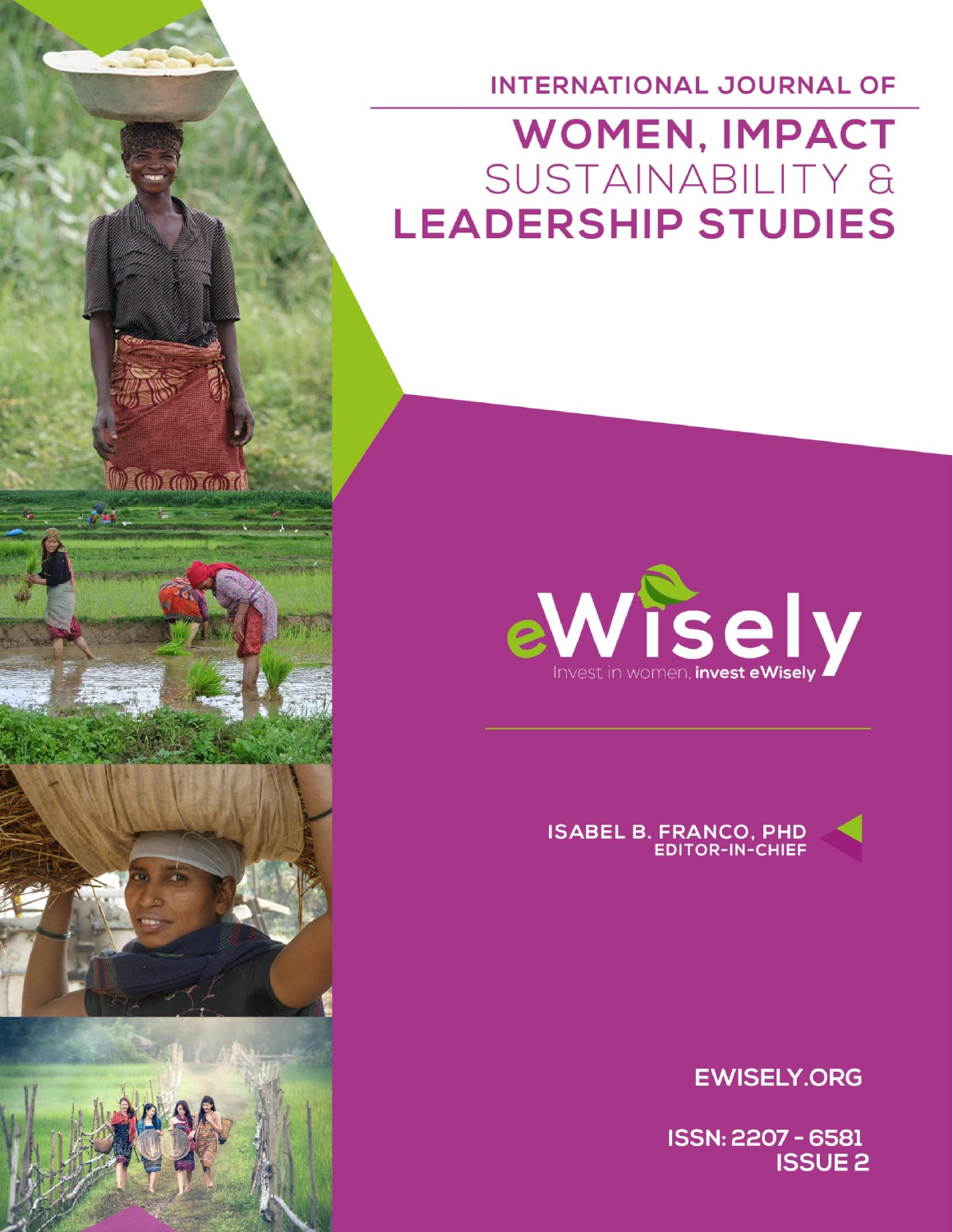Copyright © eWisely 2018

Research eWisely Hub

All rights reserved

More information about submissions, please contact eWisely Publication Office at editor@ewisely.org

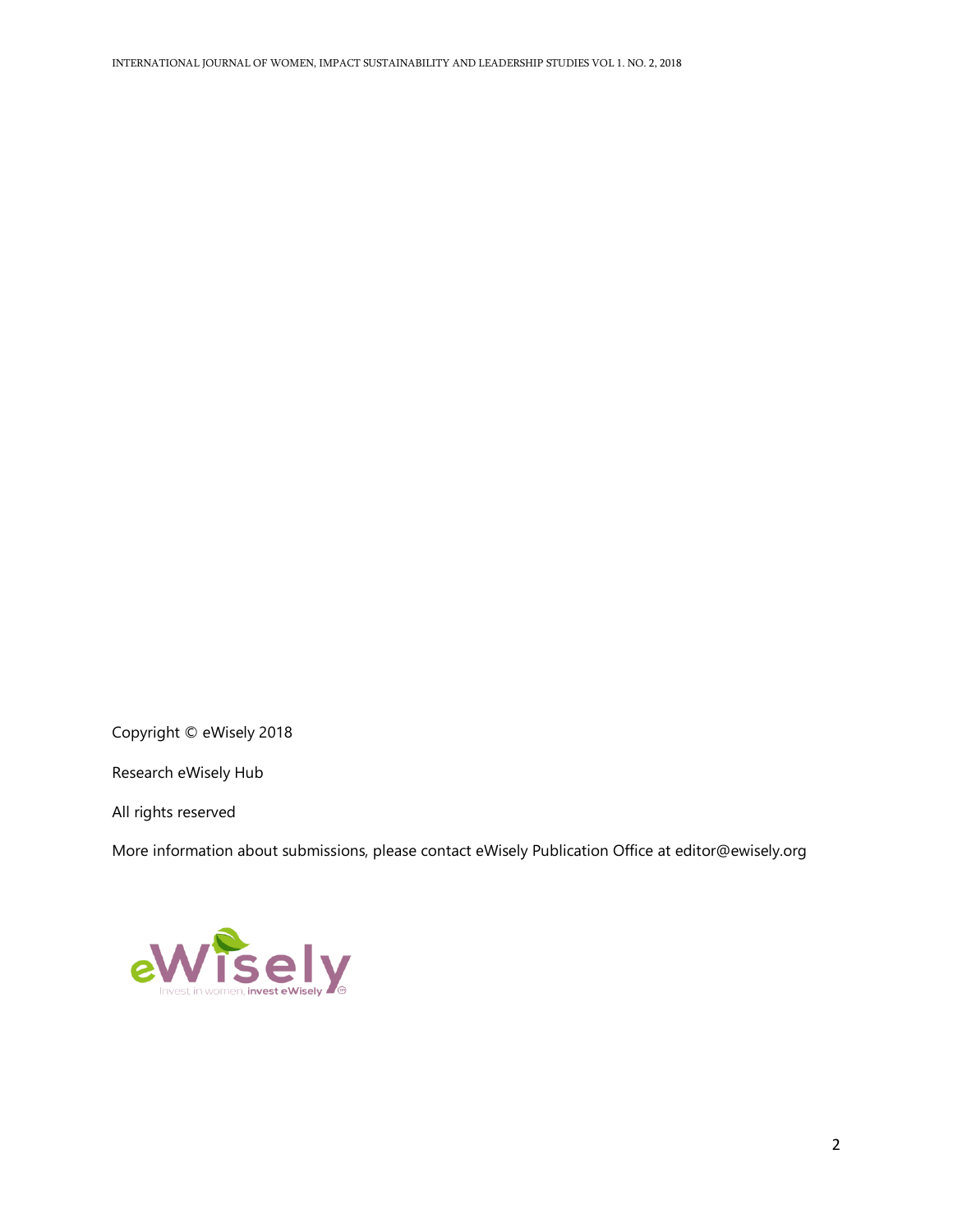# FOREWORD

On behalf of eWisely, I am pleased to announce the publication of the second issue of the International Journal of Women, Impact Sustainability and Leadership Studies. This is a half-yearly peer-reviewed academic journal produced by the Research eWisely Hub. It aims to publish research, reports, and literature reviews relating to women, impact sustainability and leadership. We accept publications in English, Spanish and Portuguese that cover the following topics:

- Women and Sustainable Development Goals (SDGs)
- Women, Corporate Sustainability Reporting and Performance
- Women, Sustainable Energy and Extractives (Mining, Oil and Gas)
- Women, Sustainability and Climate Change
- Women, Education and Impactful Research for Sustainable Development
- Women and Sustainable Entrepreneurship
- Women and Sustainable Livelihoods
- Women, Sustainability and Leadership
- Women, Sustainability and Social Investment

The way that women are represented or challenged due to unsustainable practices and environments, the linkages with disruptive industries, natural disasters and socioenvironmental sustainability issues, attraction and retention of women in male-dominated industries, women entrepreneurs in resource regions and implications for their livelihoods, for example, are some of the topics this journal covers. The journal is designed to be an interdisciplinary journal, and it encourages young scholars and students within all relevant disciplines to submit their work for publication. In this issue, we feature the work of researchers from Australia, PNG, Colombia and Brazil:

Accordingly, we invite contributions. The call for our issue is general, so as long as articles deal with issues of women and sustainability theory we consider them for publication. Contributions will be blind peer-reviewed, and submitted work should be original and not published or under consideration for publication elsewhere. All communications, including manuscripts and general enquiries, should be directed to editor@ewisely.com

Isabel B. Franco, Ph.D Editor in-Chief Research eWisely Hub Exceptional Women in Sustainability (eWisely) Invest eWisely Invest in Women, Invest eWisely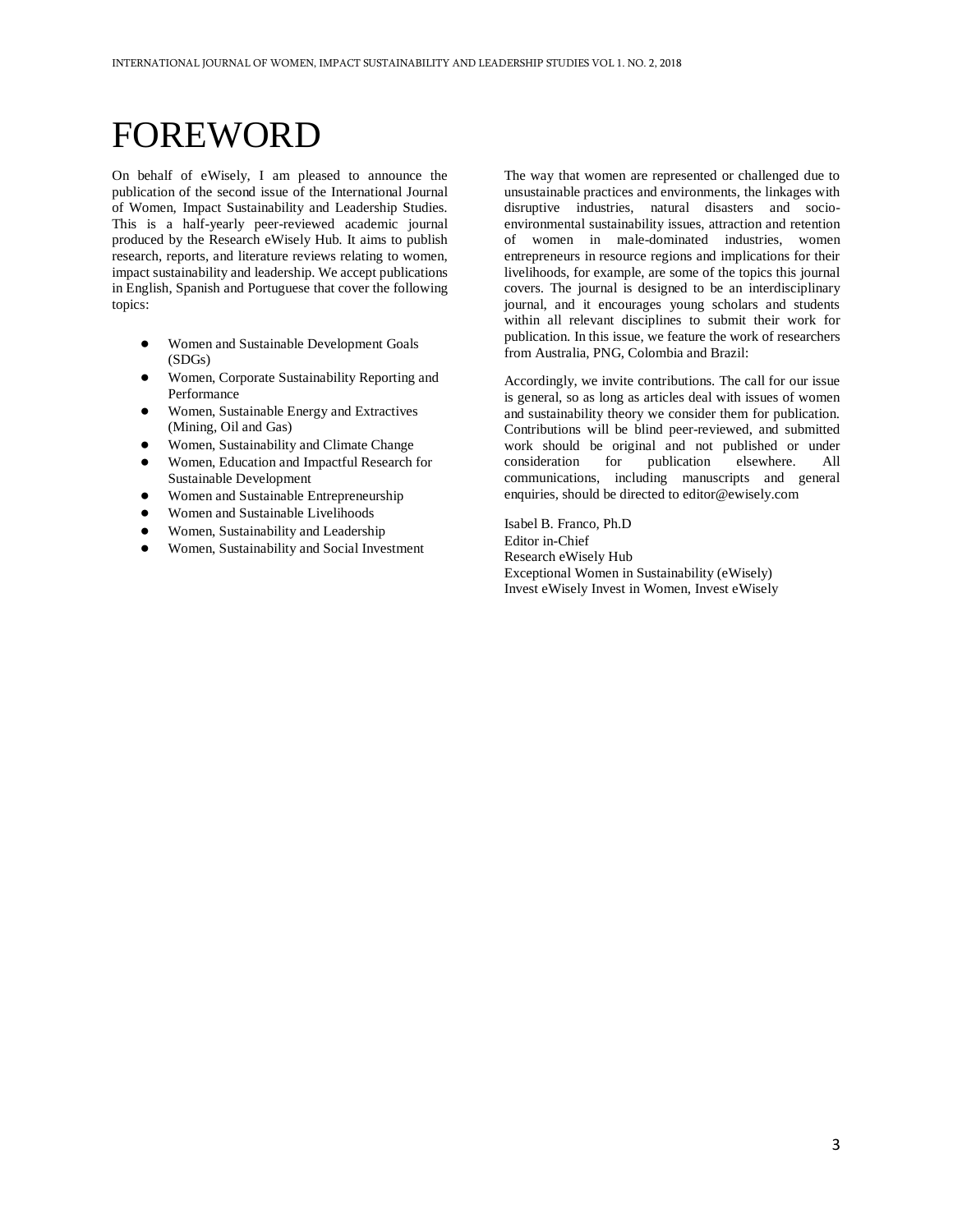# Women Have Energy to Boost: A Capacity Building Approach for Sustainable Energy

Isabel B. Franco\* Ellen Derbyshire

\*Postdoctoral Research Fellow, United Nations University, Institute for the Advance Study of Sustainability, 5 Chome-53-70 Jingumae, Shibuya, Tokyo 150-8925, Japan

#### Abstract:

There is an increased concern in the literature about unsustainable energy practices and potential effects on vulnerable community groups, particularly on women and girls. This study explores how women can boost their assets and capacities to cope with the effects of unsustainable energy consumption, such as use of pollutants and waste, use of fossil fuels, inadequate compensation for the loss of livelihood options and lack of corporate accountability for adverse unsustainable energy practices. In the practicality, the international community and local stakeholders (higher education institutions, the private sector, governments, and civil society organizations) have joint efforts to build women's capacity by delivering technical assistance programs under the umbrella of the Sustainable Development Goals (SDGs). Research shows that existing capacity-building approaches do not strategically target women and fail in incorporating priority capacity-building areas valuable for women. However, these efforts represent a potential for fostering sustainable energy consumption patterns and therefore overall sustainability. This manuscript argues that boosting women's capacities to cope with the effects of increasing unstainable energy consumption can foster overall sustainability in the long run. Based on a comparative case study methodology, the research reported in this manuscript identifies priority capacity-building areas valuable for women and proposes a capacity-building approach for sustainability in Japan, Asia and Colombia, Latin America, the selected case study locations.

KEY WORDS: Sustainability, energy, women, capacity-building, Asia, Latin America

—————————— ——————————

### INTRODUCTION

Existing capacity-building initiatives for sustainability appear to have achieved a very low level of impact, as these actions are often disconnected to the local context or are irrelevant for women and girls. Yet there are many unanswered questions in this area and the research reported in this article aims to increase our understanding in this field. What the main capacity-building priority areas are and how valuable they are for women, are some of the questions that will be addressed in this article. Identifying and improving core capacity-building areas seems from this study to be the most effective way to enhance the ability of women to cope with pressing sustainability challenges over time. Based on stakeholders' perceptions in two case studies,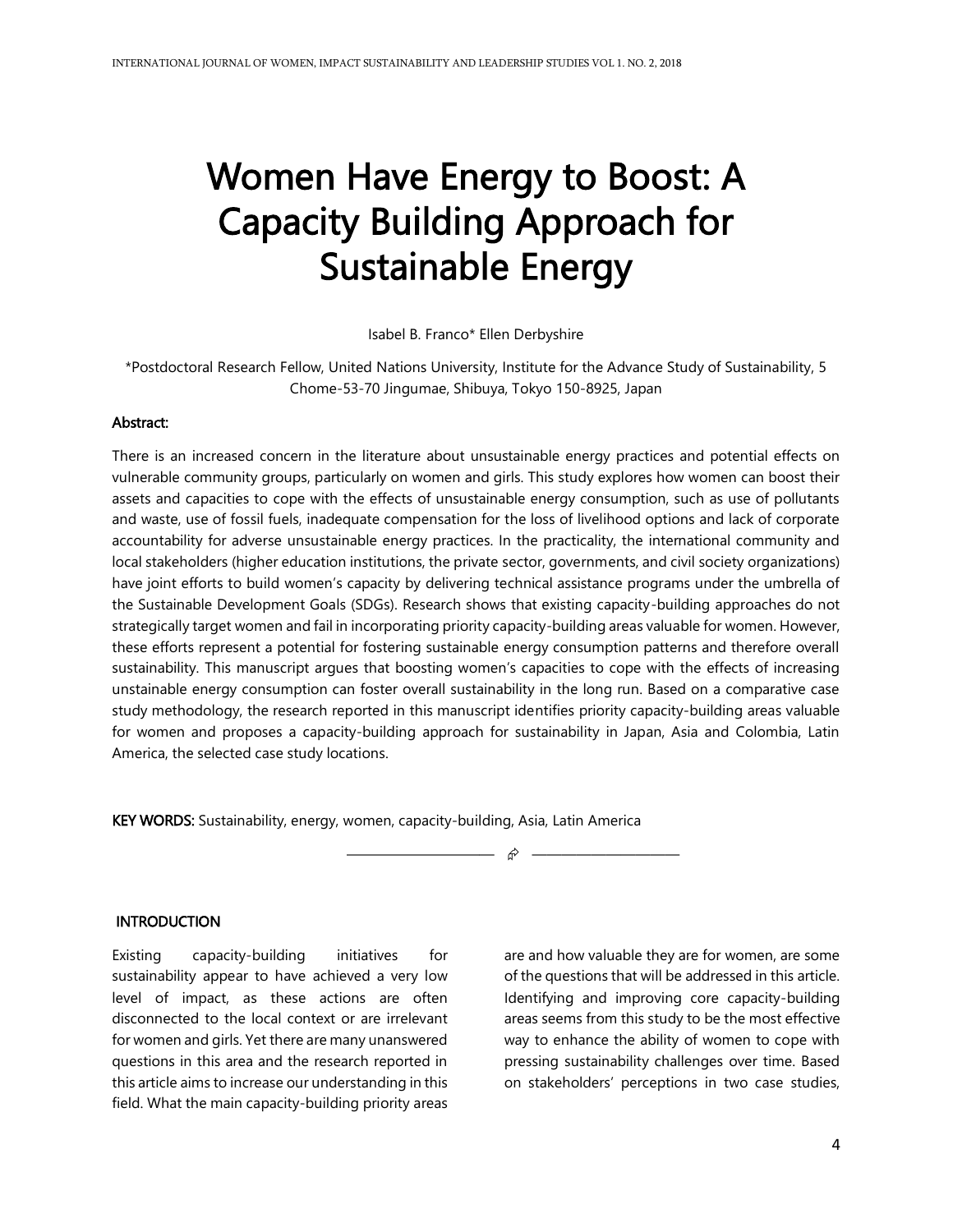this articles pays attention to the nature and importance of these capacity-building priority areas.

This articles argues that capacity-building impactful areas are those valuable for women and the contexts they are immersed. The focus of this research is to identify and investigate the actual level of impact of existing capacity-building initiatives, and recommend priority areas, so that stakeholders in the case study locations can play a stronger role in helping women boost their assets towards sustainable energy consumption practices. This article also explores existing capacity-building approaches to assist women in protecting their assets and capacities and reverse the effects of unsustainable energy consumption. Scholarship debates show that capacity-building has been a subject of analysis by scholars from various disciplines like education, economics and more recently sustainable development. Coined as a longterm process to strengthen individuals' and organizations' skills to solve problems and achieve objectives, the notion capacity-building for women has been well covered in the literature; however, there are few scholars who deal with its impact to reverse unsustainable energy consumption at the local level. Although the subject of capacity-building is appealing from a rhetorical standpoint, yet at the community level, these initiatives appear to have achieved a very low level of impact, particularly for women. However, why this is the case has not been explored extensively. This research gap needs further exploration, specifically in developing contexts, where capacity-building for women is essential in the face of escalating sustainability issues. Therefore, it is necessary to investigate the actual level of achievement of these initiatives, to identify barriers to their impactful implementation in local development agendas and to recommend ways of overcoming these barriers, so that stakeholders can play a stronger role in assisting women build resilient assets and reverse existing unsustainable practices at the local level. Following a qualitative methodological approach, this article compares two cases in Latin America and Asia.

### LITERATURE REVIEW

#### Women and Sustainable Energy

Unsustainable energy practices are becoming a pressing issue in the global sustainable development agenda. Therefore, the importance of investigating this issue through gender lens to further examine the effects on women and girls. Boosting women's capacity and assets to cope unsustainable energy consumption patterns can create a positive change in the contexts in which they are immersed (Denton, 2002). Sustainable development, one of the key buzzwords which flooded academic literature and policy documents in the 1990's has been reinvigorated into a new phase of influence under the United Nations (UN) Sustainable Development Goals, 17 global aims to be achieved by 2030, the successor of the Millennium Development Goals. 'Sustainable development' a term defined in the 1987 Brundtland Report as "development that meets the needs of the present without compromising the ability of future generations to meet their own needs" (Brundtland Commission, 1987:41). The importance of this oftenquoted statement has had a growing influence as the threats and effects of energy issues become more evident in the present and worrisome for the future generations.

There is an increased concern in the literature that unsustainable energy practices have a major impact on vulnerable community groups, particularly on women and girls. A major issue of sustainable development policies and literature is the lack of active women's participation and involvement and therefore their lack of capacity to cope with unsustainable energy practices. Whilst women's rights have progressed throughout the past century, there are still many gaps in the literature and active participation in many forms across the globe. Amartya Sen (1999) posited the need for increasing women's agency as "women are increasingly seen as active agents of change: the dynamic promoters of social transformation." Sen (1999:191) also argues that "the survival disadvantage of women compared with men in developing countries seems to go down sharply- and may even get eliminated- as progress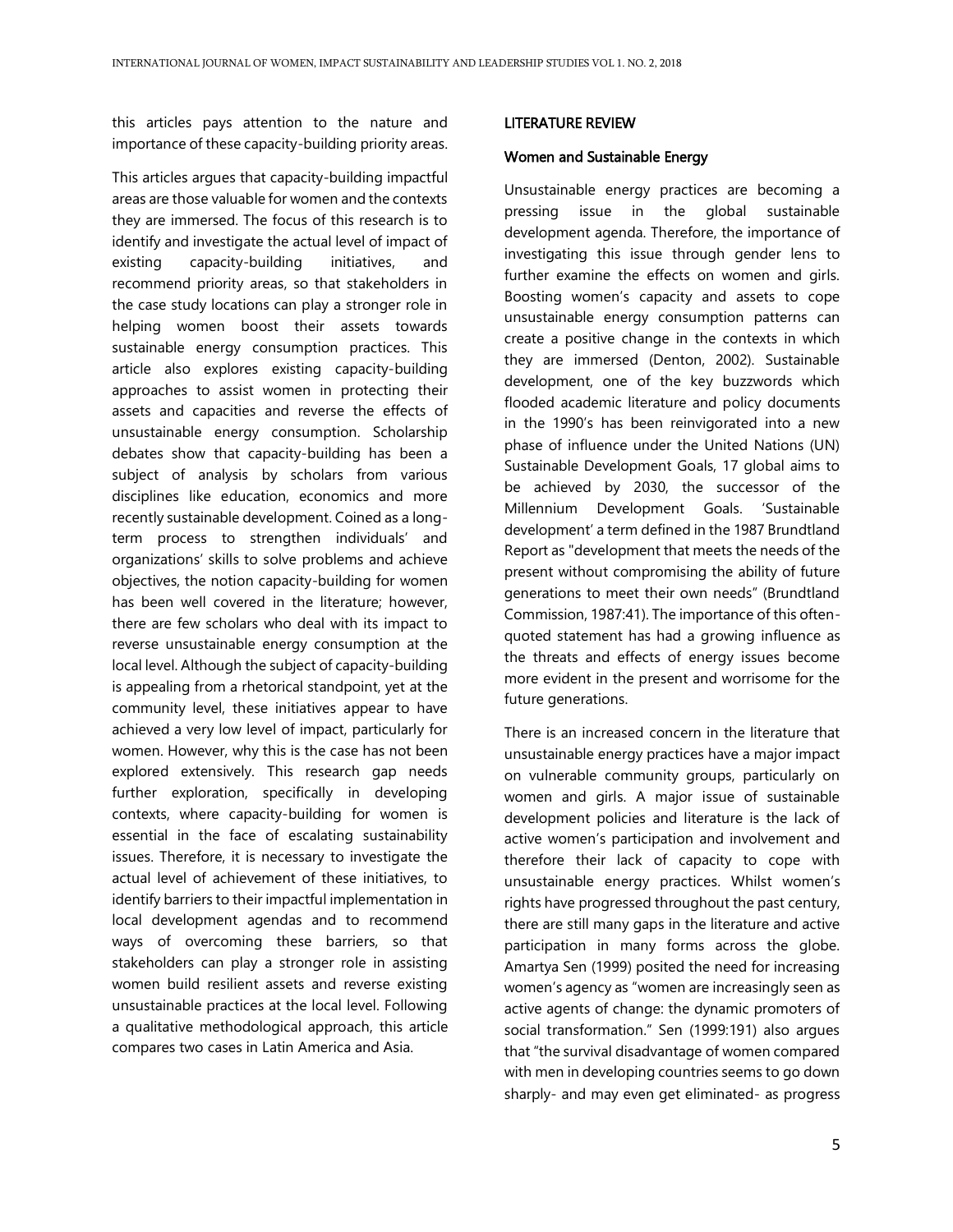is made in women's agency." This statement highlight not only the importance women's agency but also the vulnerability of the contexts in which women are immersed.

The complexities of the contexts in which women are immersed have escalated in the past years due to pressing socio-environmental unsustainable practices at the local level (Cecelski; 2000; Denton, 2002; Dankelman, 2010; Alston, 2014). Cecelski (2000), for example argues that from a social standpoint "women's economic contribution is often unpaid, unrecognized and undervalued" resulting in a lack of investment in technological advancements to relief their burden which limits their agency. On the environmental domain, it is argued that "the threats posed by global warming have failed to impress on policy-makers the importance of placing women at the heart of their vision of sustainable development" (Denton, 2002). Unfortunately, the role of women in society and the household places them at a great disadvantage to men particularly when disasters occur. A situation that worsens during recovery stages. This is due to the fact that women are often left with socio-cultural norms and care giving responsibilities which reduce their mobility in seeking shelter from disaster risks. They also lack access to energy sources, clean water, safe sanitation and health supplies which adds to their burden (Dankelman, 2010). Therefore, in order for climate change policy to be effective it must take into account the interests of all stakeholders, signifying that women and those particularly in developing countries must have a voice in policy decision that are more likely to affect them (Denton,2002).

Boosting women's capacity to tackle adverse unsustainable energy practices through supply of clean, regular energy will alleviate poverty of many people across the world. "Difficult, time-consuming work of collecting and managing traditional fuels (which) is widely viewed as women's responsibility, is a factor in women's disproportionate lack of access to education and income, and inability to escape from poverty" (Kaygusuz, 2011:936). In this regard, Alston (2014) argues that there is an urgent need for gender mainstreaming in policy documents

particularly those with regards to climate change as the failure to do so "risks cementing gender inequalities in post-disaster and reconstruction efforts because of the inherently inequitable power relations, resource allocations and underpinning assumptions on which responses to climate disasters are based." Overlooking women's agency and their potential to cope pressing issues can become detrimental to future policy decision on climate change and overall energy sustainability (Alston, 2014).

# Women, Sustainable Energy and Capacity-building: Making the Links

To reverse the impacts of unsustainable energy practices such as indiscriminate use of natural resources, use of fossil fuels and pollutants, waste production, inadequate compensation for the loss of livelihood options and lack of corporate accountability for adverse environmental impacts, international organizations have promoted a set of technical assistance programs and community capacity-building initiatives in developing countries (UNDP, 1997). These global actions have been the subject of analysis by scholars from various disciplines such as education, economics and more recently sustainable development. Global agencies such as the United Nations (UNDP, 2011) and the scholarly literature (Loza, 2004), posit capacitybuilding as a core area to be addressed in both developed and developing contexts. Capacitybuilding initiatives for women have become a recent subject of debate. It is argued that women, particularly in developing countries lack education and therefore stakeholders should boost their capacities as well as those of the broader community's (Gylfason, 2001).

While the idea of women's capacity building as a long-term process is appealing from a theoretical standpoint, there are major challenges in its real-life application. Capacity-building initiatives, lack continuity due to the absence of a long-term commitment, resources, coordination and collaboration amongst stakeholders (Franco, 2014), relationships and dynamics of the community, management of power and resource imbalances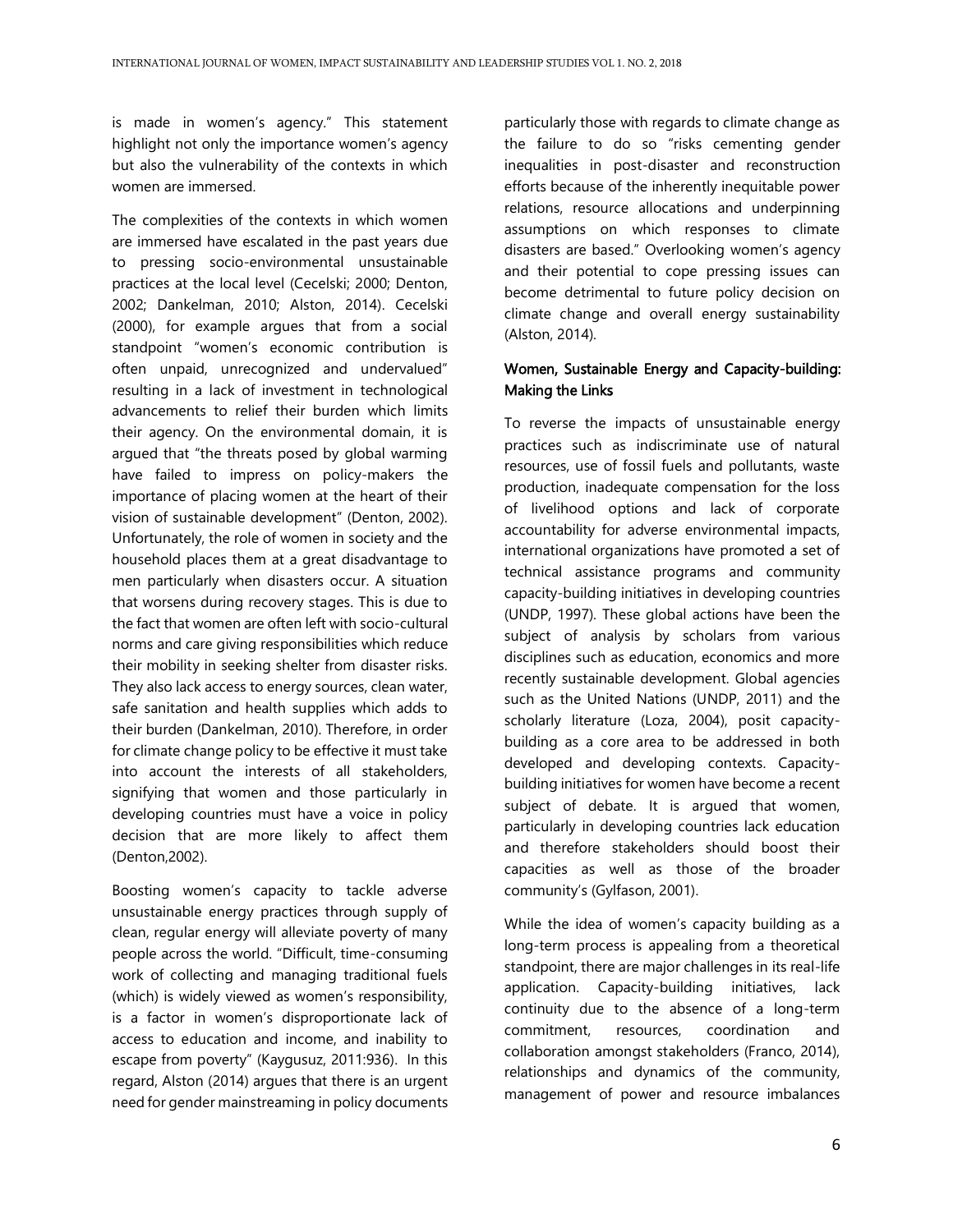and development of a community identity (Clifford and Petrescu, 2012). However, the major challenge is that institutional stakeholders are likely to believe that they know what the impactful areas of women's capacity-building are. Yet, an investigation of the situation shows this is not the case. This scenario creates confusion and resentment at the local level as institutional perceptions tend to overlook context-based barriers and impactful areas for capacity-building in sustainability (Wiek et al, 2012). Instead, the scholarship argues that communitybased initiatives seem to be more effective when facing sustainability challenges. However, the scholarly literature indicates there are gaps in this area that need to be explored seriously (Nakata and Viswanathan, 2012). On the one hand, the literature shows that top-down capacity-building, usually implemented by the international community to achieve sustainable development goals though education, media and information-intensive campaigns can increase awareness but is not impactful enough to reverse unsustainable energy practices. It is argued that capacity-building, particularly for women are perceived by locals as a product to be sold, are usually poor designed and underestimate the barriers women face to cope with unsustainable energy practices. Moreover, these initiatives fail in paying attention to the human side of capacity-building and therefore incorporating women's perceptions about priority areas and barriers to engage in sustainable patterns (Kempton et al, 1984; Kempton et al, 1992; Redman, 2013; Franco, 2014). On the other hand, policy-makers lack capacity to design impactful capacity-building initiatives for women (Mckenzie‐Mohr, D. 2000).

# **METHODOLOGY**

This manuscript is based on going research that explores the linkages amongst community capacitybuilding and sustainability. This study is qualitative in nature and was initially undertaken in Colombia. The Japanese case was later explored and a global survey was conducted to identify priority capacitybuilding areas on sustainability for women and girls. Survey results have been triangulated through individual and group interview. 15 Semi-structured interviews were conducted with various

stakeholders actively involved in capacity-building for sustainability in Colombia whilst 10 stakeholders were approached in the Japanese case. Literature and policy review were also conducted to explore exiting global trends and capacity-building priority areas for sustainability. Focus groups were also conducted and involved the participation of multiple stakeholders, namely, higher education institutions, the private sector, governments and civil society.

Two case study areas have been selected, Risaralda, Colombia in Latin America and Okayama, Japan in Asia due to the complexities in existing capacitybuilding approaches in both cases. Representatives from higher education institutions and government representatives in both cases facilitated data collection and have been actively involved in ongoing research.

# **DISCUSSION**

This section aims to discuss priority areas of capacity-building to help women boost their assets, cope with unsustainable energy practices, and realize their full potential. This section also discusses and underlines that women's abilities can be enhanced if priority areas are identified and adequate capacity-building is developed and delivered in the selected case study areas. Research findings indicate that priority or impactful areas for capacity-building are those aligned with women's aspirations (Amartya Sen, 1999) in collaboration with public and private stakeholders and in alignment with the Sustainable Development Goals (SDGs). Capacity-building areas for sustainability should follow the global agenda for sustainable development without neglecting the local contexts in which vulnerable groups, particularly women are embedded. Neglecting local expectations hinder women's ability to foster overall sustainability and questions the effectiveness of existing capacitybuilding approaches (Puk and Behm, 2003).

# Risaralda, Colombia

In Risaralda, Colombia priority areas for sustainable development depend largely on the contexts in which women are immersed. Risaralda is a region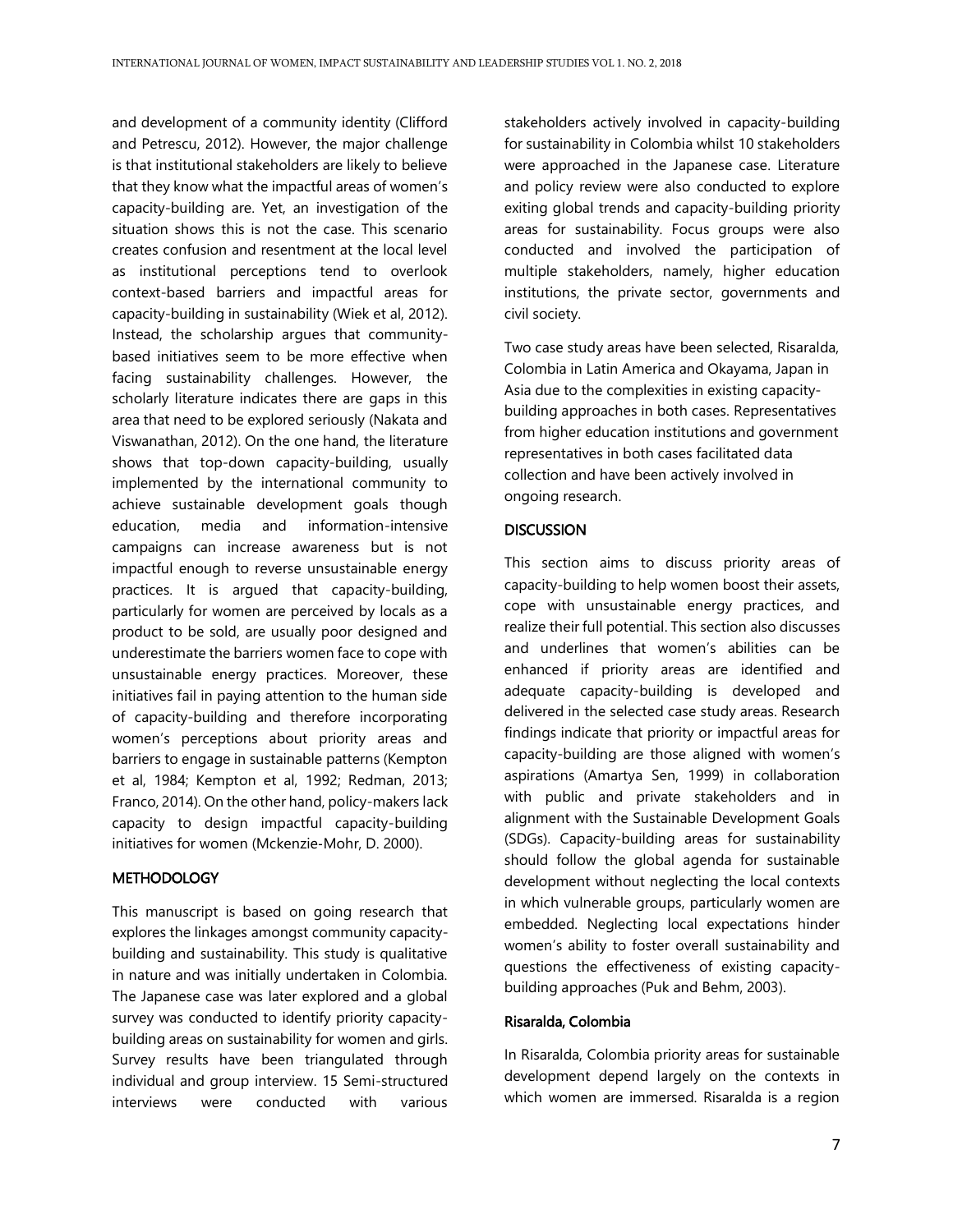located in the Colombian Andes in South America. This geographical area holds extensive reserves of gold, silver and coal. With the escalation of fossil fuel projects, stakeholders in Risaralda have attempted to maximize social benefits for vulnerable groups, particularly for women. Whilst, at the local level stakeholders join efforts to develop a capacitybuilding approach that tackles key community issues (Franco, 2014); at the regional level, high priority areas for capacity-building in Latin America include but not limit to SDG 4: Quality Education; SDG 6: Clean Water and Sanitation; SDG 9: Industry Innovation and Infrastructure; SDG 11: Sustainable Cities and Communities; SDG 12: Responsible Consumption and Production; SDG 13: Climate Action; SDG 15: Life on Land (Franco et al, 2018).

Collaboration for capacity-building for sustainability is characterized by active community engagement. Despite the escalation of fossil fuel projects, communities, particularly women's capacities have been boost to cope with existing sustainability challenges. The success in the implementation of priority capacity-building projects depends on both state and non-state actors. Colombia is a resource country and so, the escalation of large fossil fuel projects. Very often, communities depend largely on extractive industries and their development aspirations are usually aligned with resource extraction. The extractive industry in Risaralda has somehow providing communities, particularly women with capacity-building initiatives. However, these actions are limited compared to the adverse impacts caused by the extraction of minerals and metals.

Disruptive industries such as mining, oil and gas will eventually affect the livelihoods of women in farming, jewellery design, artisanal mining, largescale mining and other economic activities. Women farmers, for example, are choosing artisanal mining over agriculture (Franco, 2017). Research shows that although women's expectations have be considered in the implementation of capacity-building agendas, stakeholders involved, namely, governments the private sector and education institutions need to further assist women and surrounding communities in enhancing their capacities to cope with the

indiscriminate use of natural resources. This will in turn have a positive impact on women and community sustainability. Women consultation in relation to their needs and expectations is highly valued by female leaders, resulting in immediate benefits for them and the broader community (Franco, 2014). Some female coffee and jewelry producers and women entrepreneurs have already express the importance of implementing capacitybuilding better aligned with their development aspirations:

"We have been trained in jewelry design ... the company has also provided us with some financial assistance to attend international fairs so that we can promote and sell our products" (Community Members, Interview).

The role of non-state actors such as extractive industries in boosting women's capacity to cope with unsustainable energy consumption has been a driver to enhance resilient women's and community's assets. Ensuring sustainable energy practices does not restrict to the role of the government but also involves other parties such as the extractive industry, governments, civil society and education institutions (Davies, 2005; Franco; 2014).

Joint efforts of involved parties are further required to help women boost their capacity and develop asset-based adaptation strategies to cope with unsustainable energy practices:

Both, women and men have a strong sense of community. They own agriculture-based community associations that stimulate the local economy, foster employment and leadership. For example, they own associations for blackberry and coffee production and commercialization" (Corporate Representative, Interview)

Another significant finding in the Colombian case study is the active participation of the women in the formulation of sustainable development agendas particularly in resource-rich regions. Women have benefited from capacity-building initiatives helping them to cope with livelihood transformations due to the impact of fossil fuel projects: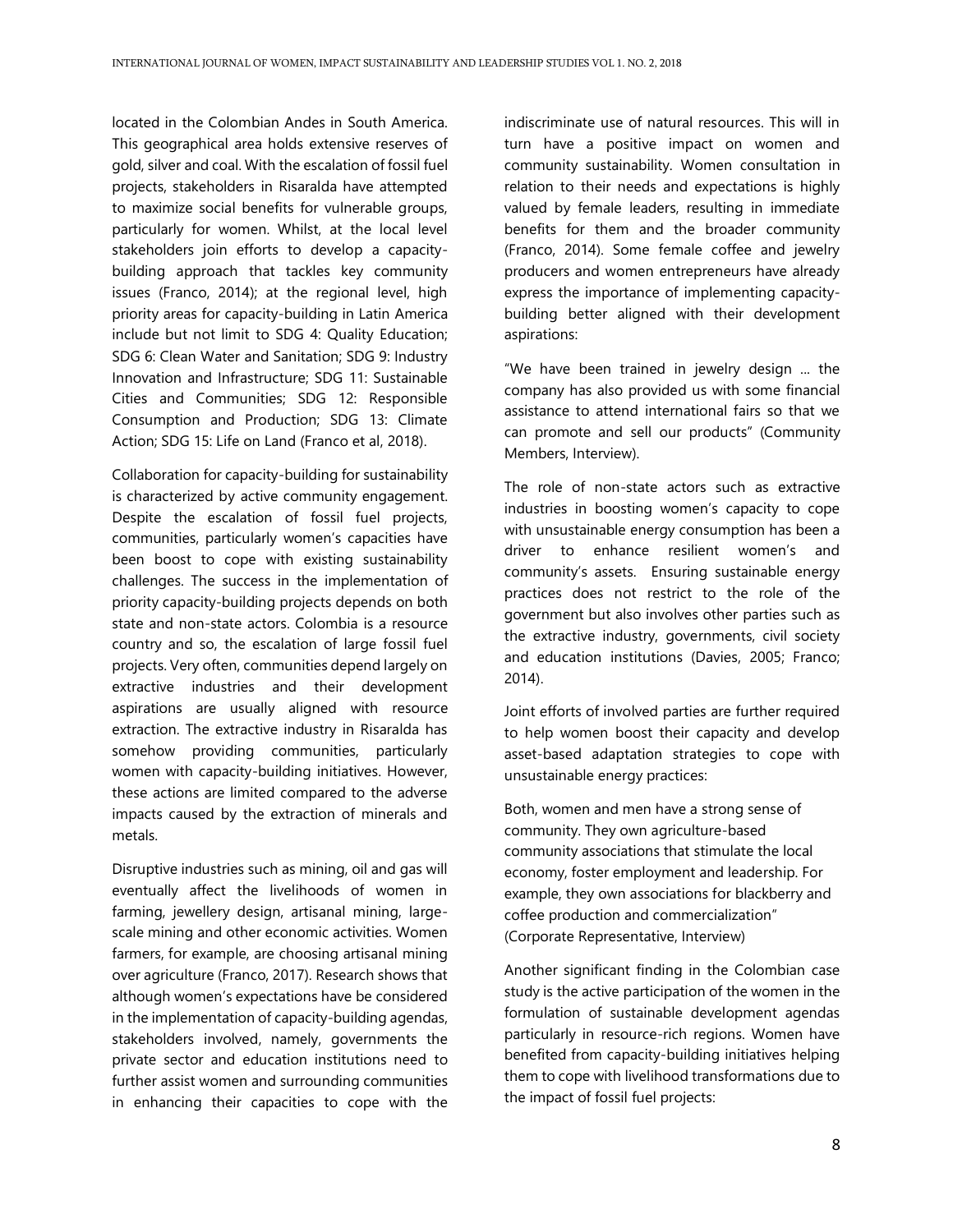"the company helped the municipality to open a plant for waste collection which has the potential for generating income for women and the local community" (Community Leader, Jewellery CBO, Interview).

Such initiatives include development activities in agribusiness, dressmaking, jewelry, coffee production, and agriculture (Franco, 2014). These initiatives are the result of effective governmentcorporation partnerships and in response to requests from women. Upfront investment in priority areas will assist women in realizing their full potential in the case study area.

Based on stakeholders' and community's perceptions, these areas are income, employment, education and training, work experience and apprenticeships and infrastructure development (Franco & Kunkel 2017).

- Generating and managing income;
- Employment opportunities;
- Education and training;
- Work experience and apprenticeships and
- Infrastructure for development

The case study showed that stakeholders should boost these areas in order to help women become more resilient and cope with the impacts of unstainable use of natural resources in the Latin American case study location.

# Okayama, Japan

Okayama is a prefecture located in the southern part of Japan, Asia. Its economy comprises major industries such as petrochemicals, coal chemicals, and transport equipment, chemical, steel and general machinery/tool. Energy consumption patterns have increased the complexities in multistakeholder collaboration for capacity-building and education for sustainable development (Abe, 2017) Research findings show that impactful capacitybuilding areas in Asia and the Pacific need to further be focused on SDGs 4: Quality Education, SDG 15: Life on Land and SDG 17: Partnerships for the Goals (Franco and Vaughter, 2018). While quality education is becoming a major trend, research findings show that capacity-building should focus

on connecting nature to people and sharing common ground to protect the environment. So far, the environment is not given the right emphasis, hence many initiatives have been undertaken so that human society and nature can thrive together. Capacity-building for sustainability have been backed by strong government policies in Asian nations such China, Japan and the Philippines (Ryan et al., 2010). However, it is argued that despite strong government support, there is a lack of collaboration for capacity-building for sustainability if compared to other regions (Naeem, 2011).

Multiple stakeholders in the Japanese case are collaborating in building community capacity in sustainability. Led by the local government, the existing approach targets from children at early stages in the education system to adults through non-formal education. Based on participants' perceptions, priority areas for capacity-building are as follows:

- Water quality
- **•** Biodiversity
- Traditional Knowledge
- Teacher education on sustainability
- Aging communities
- Corporate sustainable responsibility

Although the broader community is systematically being integrated in the existing capacity-building approach to sustainability, the major challenge encountered by stakeholders is the inclusion of women in decision making in the identification of capacity-building priority areas:

'It is an interesting question because when we talk about the ration of participants of communitybased activities the majority are women but when it becomes of decision making, most are men' (Higher Education Representative, Japan).

'Young mothers with children are involved in community capacity-building' because they have more time' (Civil Society Representative, Japan)'

Vague responses were also provided by participants when addressing this issue: 'we are including these issue broadly' - stated one of the participants (Higher Education Representative, Japan). However,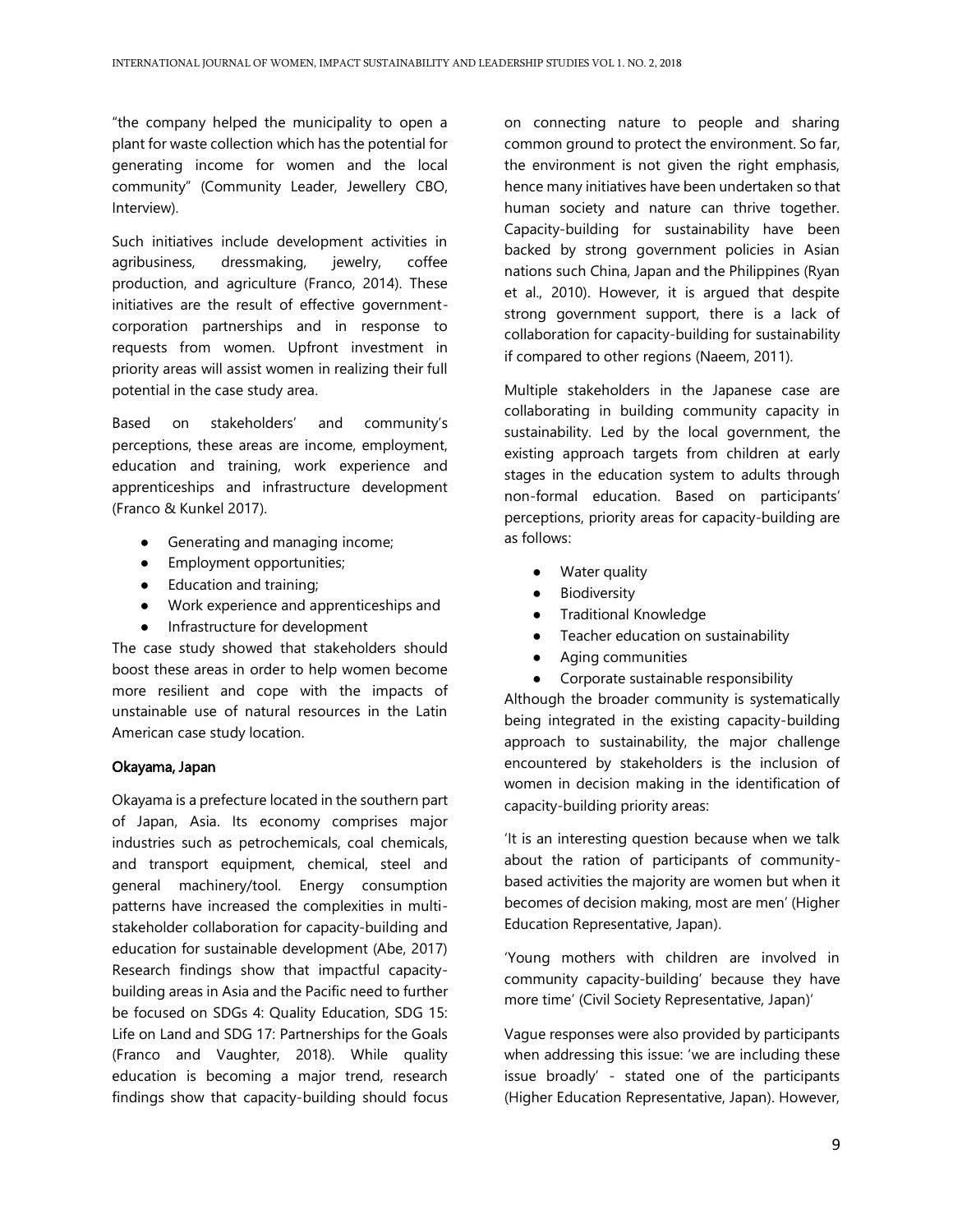lack of women participation in decision-making processes around capacity-building seems a general issue and does not only pertains to the subject of this research.

'When women graduate from school they work but after giving birth their participation in the workforce declines. When they turn 40 and their children are grown up they get a part time job (Higher Education Representative, Japan).

Overlooking women's voices in the development of capacity-building approaches to sustainability cannot only escalate unsustainable patterns (Kempton et al 1984; Kempton et al, 1992; Redman, 2013; Franco, 2014) but also reflects the lack of capacity to design impactful capacity-building initiatives for women (Mckenzie‐Mohr, D. 2000) and for the community as a whole. A situation that prevents stakeholders from fostering overall sustainability in the long run, in the Japanese case.

# A capacity-building Approach for Sustainable Energy

Research indicates that both cases acknowledge the participation of women in capacity-building approaches to sustainability. However, the Japanese case differs from the Colombian case study in fostering women's decision making to cope with sustainability challenges around energy and other pressing issues. Interestingly, women in Colombia are more empowered and have been able to integrate their development aspirations in the design of existing capacity-building approaches to sustainability. Whilst women are strategically targeted in existing capacity-building initiatives in Colombia; in the Japanese case, the inclusion of women in capacity-building for sustainability is mainly due to time convenience or to meeting government requirements. Interestingly, in both case study areas multi-stakeholder collaboration and alignment with SDGs are is perceived as a determinant factors for the success of existing capacity-building approaches.

Research also shows that priority areas are those most valuable for women and the broader community. This inductive derivation indicates their critical importance to enhance women's capacities and protect their assets. Despite other forms of capacity-building sometimes being mentioned, these were constantly identified as central. A capacity-building approach to sustainability targeting some or most of these areas will assist women and the broader community in coping with sustainability challenges in energy and other pressing issues. Figure 1 shows a preliminary proposal of a Capacity-building Approach for Sustainable Energy in alignment with SDGs. Further research aims to draw recommendations to better align priority areas with SDGs.

| Figure 1. A Capacity Building Approach to |  |  |  |  |  |
|-------------------------------------------|--|--|--|--|--|
| Sustainable Energy                        |  |  |  |  |  |

| <b>SDGs</b>                                                                                                                                                                                                                                                                                                                                  | Priority                                                                                                                                                                                               | <b>SDGs</b>                                                                                                | Priority                                                                                                                                                                     |  |  |  |  |
|----------------------------------------------------------------------------------------------------------------------------------------------------------------------------------------------------------------------------------------------------------------------------------------------------------------------------------------------|--------------------------------------------------------------------------------------------------------------------------------------------------------------------------------------------------------|------------------------------------------------------------------------------------------------------------|------------------------------------------------------------------------------------------------------------------------------------------------------------------------------|--|--|--|--|
| Colombia                                                                                                                                                                                                                                                                                                                                     | Areas                                                                                                                                                                                                  | Japan                                                                                                      | Areas                                                                                                                                                                        |  |  |  |  |
| $SDG$ 4:<br>Quality<br>Education;<br>SDG 6:<br>Clean<br>Water and<br>Sanitation;<br>$SDG$ 9:<br>Industry<br>Innovation<br>and<br>Infrastructu<br>re;<br>SDG 11:<br>Sustainable<br>Cities and<br>Communiti<br>es;<br>SDG 12:<br>Responsible<br>Consumpti<br>on and<br>Production:<br>SDG 13:<br>Climate<br>Action; SDG<br>15: Life on<br>Land | Generating<br>and<br>managing<br>income:<br>Employment<br>opportunities;<br>Education<br>and training;<br>Work<br>experience<br>and<br>apprenticeshi<br>ps and<br>Infrastructure<br>for<br>development | SDGs 4:<br>Quality<br>Education<br>SDG 15: Life<br>on Land and<br>SDG 17:<br>Partnerships<br>for the Goals | Water quality<br>Biodiversity<br>Traditional<br>Knowledge<br>Teacher<br>education on<br>sustainability<br>Aging<br>communities<br>Corporate<br>sustainable<br>responsibility |  |  |  |  |
|                                                                                                                                                                                                                                                                                                                                              | Multi-Stakeholder Collaboration                                                                                                                                                                        |                                                                                                            |                                                                                                                                                                              |  |  |  |  |

# **CONCLUSIONS**

The escalation of unsustainable practices are likely to result more detrimental for vulnerable community groups, particularly for women and girls. Successful integration of priority areas for capacitybuilding can boost women's capacities to cope with unsustainable practices in energy or other pressing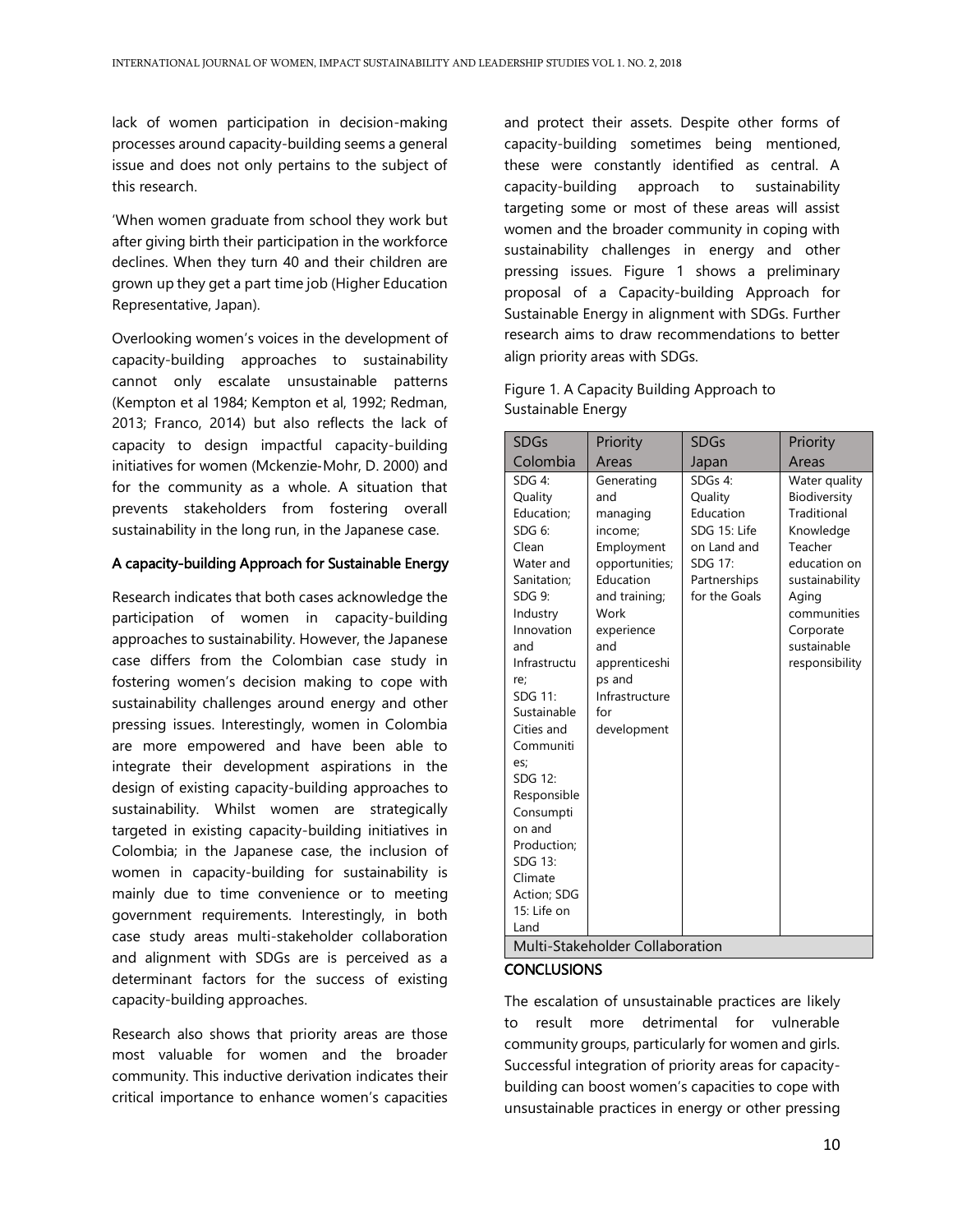issues. This manuscript recommended a strategic approach to boost women's abilities to sustain their assets despite the escalation of unsustainable practices. It also highlights existing issues when integrating a gender lens perspective to examine sustainability issues.

This paper also indicated that priority capacitybuilding areas which are the most valuable for women are those that help them achieve their own sustainable development aspirations. Although collaboration of state and non-state actors is pivotal to boost women's capacity, a bottom-up approach to capacity-building for sustainability is more likely to foster overall sustainability than corporate and/or government top-down approaches. Communityoriented and women-driven agendas can help women become more resilient to cope with unsustainable practices in energy consumption or associated matters. However, such approaches need to be also aligned with the global agenda on sustainable development. It is not solely local actors' responsibilities to make capacity-building approaches valuable for women as the international community also need to share responsibilities with local stakeholders and develop technical assistance programs accordingly.

In addition, consultation and active participation in decision making for the development of capacitybuilding approaches to sustainability needs to be guaranteed in both cases. However, nuanced attention needs to be paid to the Japanese case where gender inclusion issues are complex. In both cases consultation should not be merely the token provision of information but should be such that women are involved in decision-making about matters such as priorities for the allocation of funds and asset transformation. Consultation processes should also include women across the broader community to help them boost their assets and cope with unsustainable energy practices in the case study locations.

### **REFERENCES**

Abe, H. (2017). First RCE Thematic Conference: Towards Achieving the SDGs, Okayama, 5 December: Tokyo: UNU-IAS.

Alston, M. (2014). Gender mainstreaming and climate change. Women's Studies International Forum 47(B) 287-294.

Brundtland Commision. (1987). Report of the World Commission on Environment and Development: Our Common Future. UN Documents. Available at http://www.un-documents.net/our-commonfuture.pdf.

Cecelski, E. (2000). The Role of Women in Sustainable Energy Development. Golden: National Renewable Energy Laboratory.

Clifford, D., & Petrescu, C. (2012). The keys to university–community engagement sustainability. Nonprofit Management and Leadership, 23(1), 77-91.

Dankelman, I. (2010). Climate Change, Human Security and Gender. Ed. I, Dankelman in Gender and Climate Change: An Introduction. Routledge.

Franco, I; Saito, O; Vaughter, P; Whereat, J; Kanie, N; Takemoto, K (2018). Higher Education for Sustainable Development: Actioning the Global Goals in Policy, Curriculum and Practice. Sustainability Science. 1-22.

Denton, F. (2002). Climate Change vulnerability, impacts, and adaptation: Why does gender matter? Gender and Development 10(2), 10-20.

Franco, I. (2014). Building sustainable communities: Enhancing human capital in resource regions-Colombian case.

Gylfason, T. (2001). Natural resources, Education, and Economic Development. European Economic Review, 45(4-6), 847-859.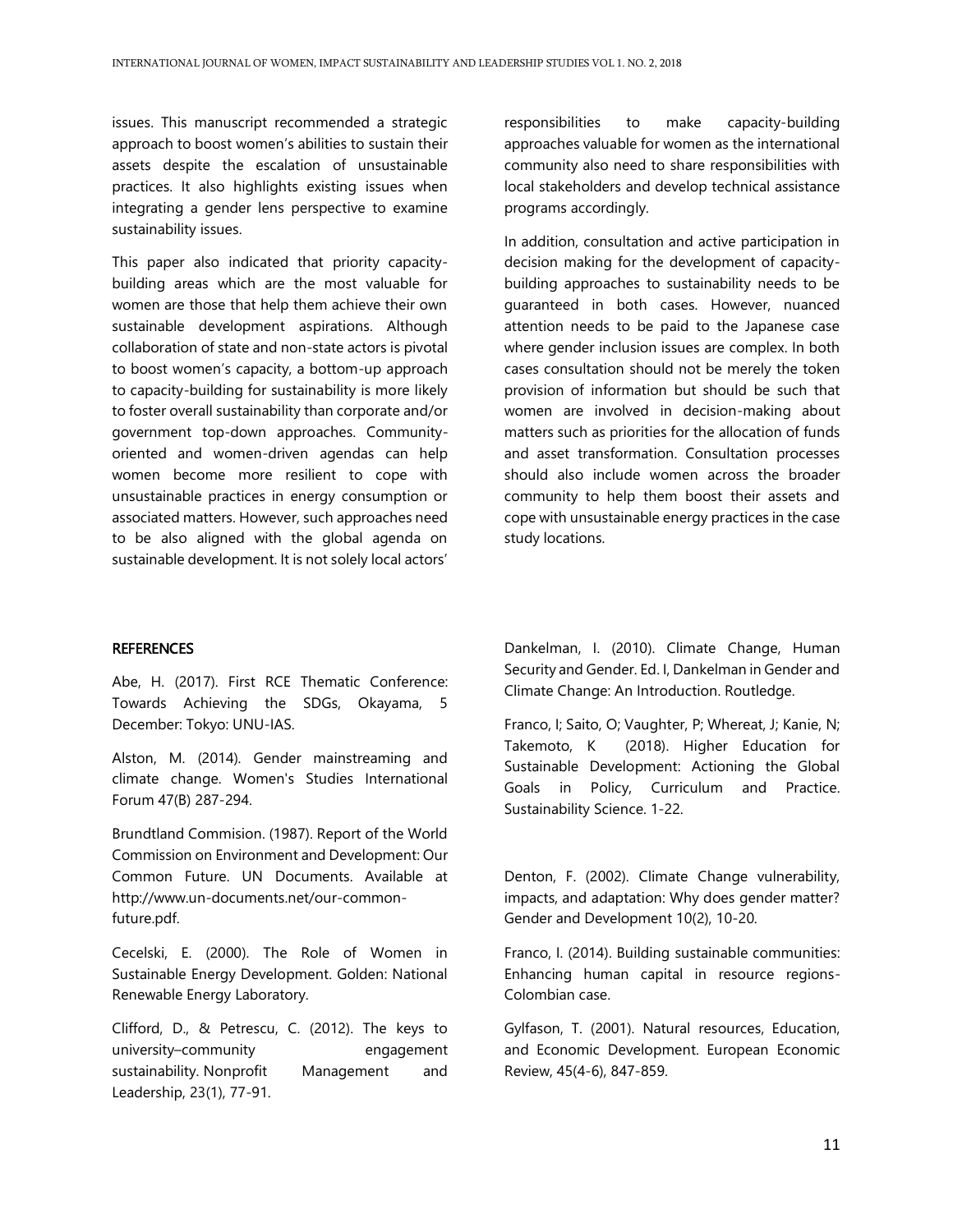Kaygusuz, K. (2011). Energy services and energy poverty for sustainable rural development. Renewable and Sustainable Energy Reviews 15(1) 936–947.

Kempton, W., Harris, C. K., Keith, J. G., & Weihl, J. S. (1985). Chapter 6: Do Consumers Know" What Works" in Energy Conservation?. Marriage & Family Review, 9(1-2), 115-133.

Mckenzie‐Mohr, D. (2000). New ways to promote proenvironmental behavior: Promoting sustainable behavior: An introduction to community‐based social marketing. Journal of social issues, 56(3), 543- 554.

Naeem, M. A., & Peach, N. W. (2011). Promotion of sustainability in postgraduate education in the Asia Pacific region. International Journal of Sustainability in Higher Education, 12(3), 280-290.

Nakata, C., & Viswanathan, M. (2012). From impactful research to sustainable innovations for subsistence marketplaces. Journal of Business Research, 65(12), 1655-1657.

Puk, T., & Behm, D. (2003). The Diluted Curriculum: The Role of Government in Developing Ecological Literacy as the First Imperative in Ontario Secondary Schools. Canadian Journal of Environmental Education, 8(1), 217-232.

Redman, E. (2013). Advancing Educational Pedagogy for Sustainability: Developing and Kempton, W., Darley, J. M., & Stern, P. C. (1992). Psychological research for the new energy problems: Strategies and opportunities. American Psychologist, 47(10), 1213.

Loza, J. (2004). Business–Community Partnerships: The Case for Community Organization Capacity Building. Journal of Business Ethics, 53(3), 297-31

Implementing Programs to Transform Behaviors. International Journal of Environmental and Science Education, 8(1), 1-34.

Ryan, A., Tilbury, D., Blaze Corcoran, P., Abe, O., & Nomura, K. (2010). Sustainability in higher education in the Asia-Pacific: developments, challenges, and prospects. International Journal of Sustainability in Higher Education, 11(2), 106-119.

Sen, A. (1999). Development as Freedom. Oxford: Oxford University Press.

UNDP (United Nations Development Program). (2011). Capacity Development. Retrieved June 23, 2011 **from**,

http://www.beta.undp.org/undp/en/home/ourwork /capacitybuilding/approach.html

Wiek, A., Farioli, F., Fukushi, K., & Yarime, M. (2012). Sustainability science: bridging the gap between science and society. Sustainability Science, 7(1), 1-4.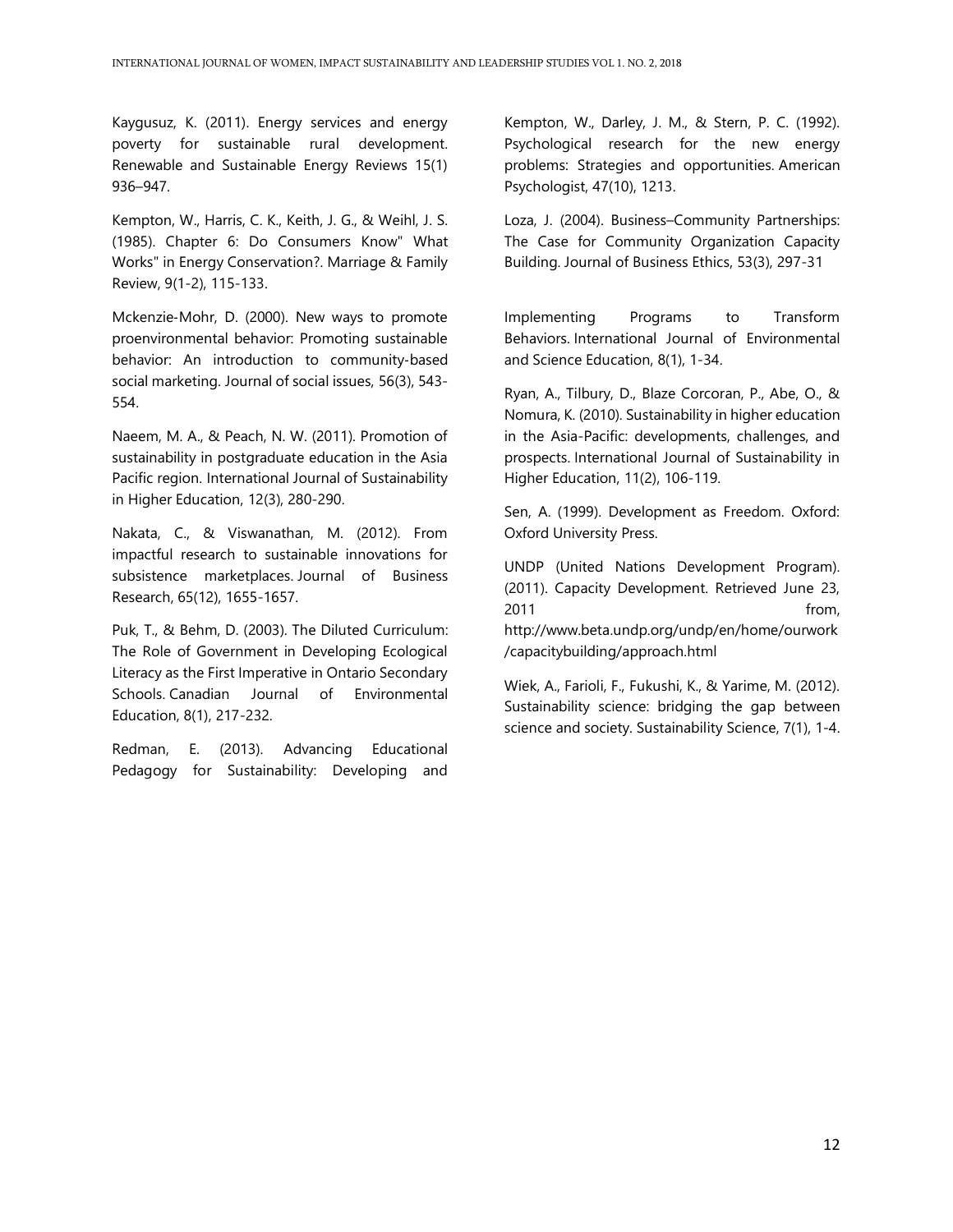# Inclusão De Mulheres Em Vulnerabilidade Social No Estado Do Mato Grosso (Brasil): Programa De Extensão Teresa De Benguela

Léa Paula Vanessa Xavier Corrêa de Morais<sup>1</sup>; Elson Santana de Almeida1; Marcus Vinícius Taques Arruda1. Instituição: Instituto Federal de Educação, Ciência e Tecnologia de Mato Grosso (IFMT)

# **ABSTRACT**

O Programa de Extensão Teresa de Benguela objetiva a inclusão de mulheres em risco ou vulnerabilidade social, tendo um olhar humano e específico para esta parcela da sociedade carente de qualificação e oportunidade. O nome do programa é uma forma de homenagearmos a mulher guerreira que salvou muitas vidas através dos Quilombos no Estado de Mato Grosso. Em 2017 o Instituto Federal de Educação, Ciência e Tecnologia de Mato Grosso (IFMT) qualificou mais de 200 mulheres, em 12 projetos diferentes em diversos municípios do Estado de Mato Grosso. O programa é dividido em três etapas interligadas: 1. Empedramento da mulher: através de oficinas e dinâmicas no campo da psicopedagogia, em que as mulheres são motivadas e levadas ao autoconhecimento. Nesta etapa a principal ferramenta utilizada é a metodologia do Mapa da Vida. 2. Técnica e tecnologia: cada projeto que compõe o programa tem uma proposta de capacitação das mulheres em determinada técnica ou domínio de tecnologia, a partir da qual a mulher estará apta a se inserir no mercado de trabalho ou abrir o próprio negócio. 3. Empreendedorismo: capacitação acerca do tema empreendedorismo, ensinando-as como montar o próprio negócio e como produzir em escala comercial, podendo alcançar o mercado. Nesta etapa as mulheres estudam como agregar valor e renda em suas vidas, e de suas famílias, com as técnicas aprendidas. Com isto, preparamos cada mulher para a vida e para o mundo do trabalho. Com estas etapas, as ações desenvolvidas trazem o empedramento, a técnica e o empreendedorismo para cada mulher atendida, desenvolvendo competências transversais e emocionais que, somadas, as tornam capazes de serem donas de seus próprios negócios e exercerem com mais estima e dignidade sua cidadania. Com as atividades propostas no programa há uma emancipação individual das mulheres atendidas e o alcance de uma consciência coletiva que auxilia na superação de um estado de dependência social, cada uma descobre a capacidade de realizar, por si mesmo, mudanças necessárias para crescer e se fortalecer.

KEY WORDS: vulnerabilidade social; empreendedorismo; empoderamento feminino; mulheres.

#### —————————— —————————

# **INTRODUCTION**

Segundo Paulo Freire (1970) a educação é um processo que conduz a práticas libertadoras

podendo transformar vidas. Nesse sentido, e tendo em vista pesquisas que apontam para a crescente presença da mulher no canteiro de obras devido a sua versatilidade e baixos índices de absenteísmo (ABrainc, 2017), o presente programa se justifica na

 $\overline{a}$ 1

Instituto Federal de Educação, Ciência e Tecnologia de Mato Grosso (IFMT).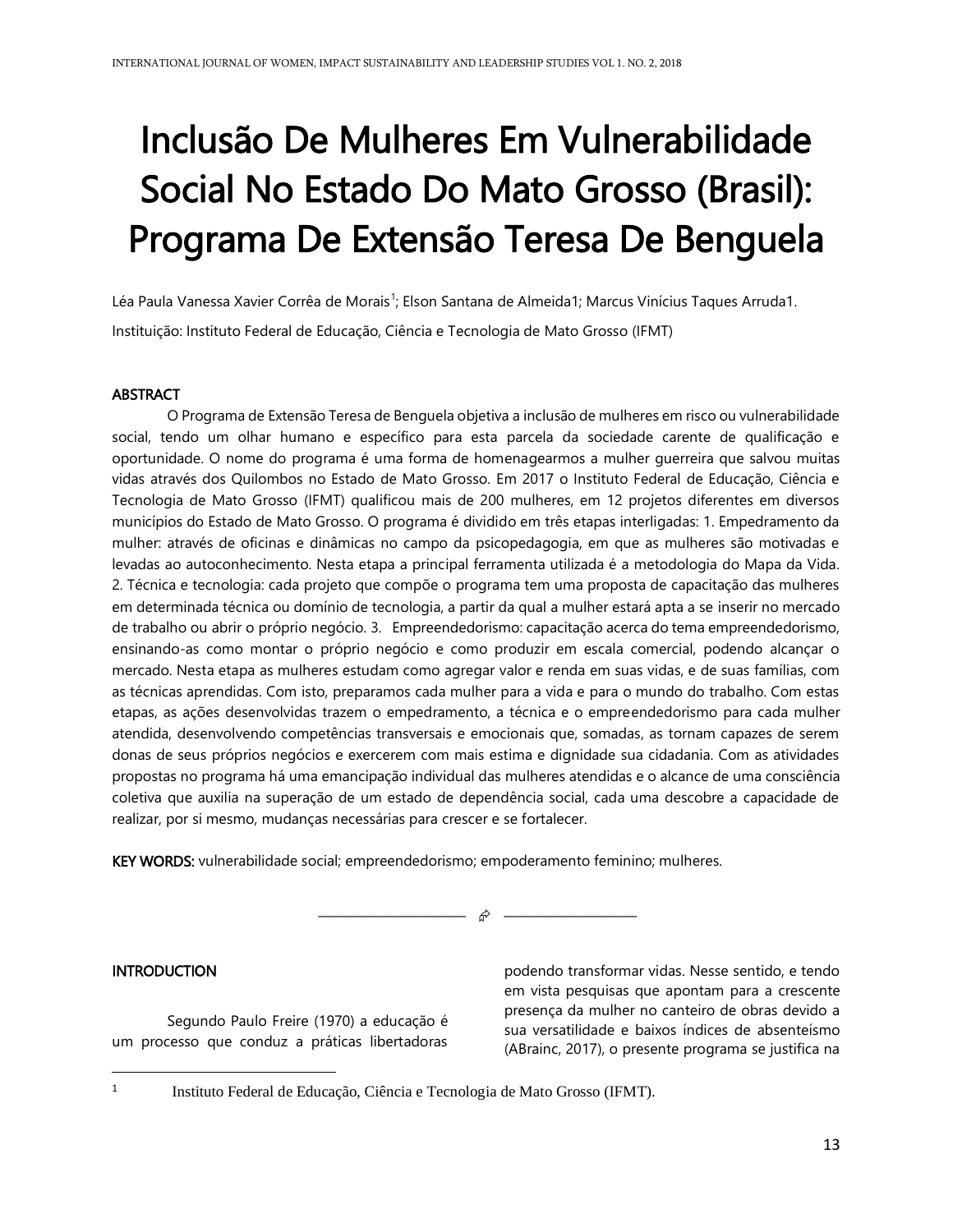necessidade de levar educação e capacitação a mulheres que se encontram em condições de vulnerabilidade social. O programa proporciona à essas mulheres a oportunidade de adquirirem uma profissão que permita o seu crescimento pessoal, a retomada da sua cidadania e a prática de seus direitos e suas responsabilidades, reinserindo-as novamente na convivência digna dentro de sua comunidade e de sua família.

O Programa de Extensão Teresa de Benguela fomenta o conhecimento e entendimento da situação das mulheres em vulnerabilidade, propiciando ambiente rico para pesquisas sobre as causas e soluções para as situações de risco ou vulnerabilidade social por qual passam as mulheres, apoiando as políticas públicas, principalmente na área social e de igualdade de gênero.

Mészáros (2002) afirma que as mulheres compõem 70% dos pobres do mundo e, além de serem responsabilizadas pela reprodução social, são também as maiores vítimas da precarização das políticas públicas. E são elas as que mais estão inseridas na informalidade e nos empregos precários, sem garantia ou direito trabalhistas assegurados.

Se observarmos vários aspectos relacionados à condição em que as mulheres se encontram, não é difícil perceber que elas estão em um patamar muito inferior aos homens. Globalmente, as mulheres recebem menos do que os homens. Na maior parte dos países, as mulheres ganham em média apenas 60 a 75% do salário dos homens (The World Bank).

O conjunto de ações desenvolvidas pelo programa é destinado a mulheres, justamente pelo fato de que elas, quando em situação de vulnerabilidade, têm mais dificuldades de reverter o contexto social e econômico em que se encontram, e em permear novos caminhos para autonomia financeira. Estes fatores podem muitas vezes estar vinculados à baixa autoestima, exercício da função de cuidadora no ambiente familiar, baixa ou nenhuma escolaridade, limitações de tempo e dificuldades de deslocamento.

A pobreza e a desigualdade social são medidas através de variáveis como rendimento. Porém, quando se fala em vulnerabilidade social feminina, leva-se em consideração a discriminação de gênero, posição de dependência, divisão sexual do trabalho e decorrente falta de tempo entre trabalho e atendimento à família (IBGE, 2010).

Nesse cenário, a educação é o instrumento que possibilita o desenvolvimento social e permite a superação de grupos em estado de vulnerabilidade social, dá autonomia e desperta a consciência de reais possibilidades, para optar por outros caminhos além das funções domésticas e maternais (FIUZA, 2016).

> ...mulheres que retornam ao estudo demonstram que a educação poderia se configurar em um novo horizonte, uma nova possibilidade de ser e se desenvolver enquanto sujeito pessoal, mas também enquanto sujeitos em comunidade. (FIUZA, 2016, p.11).

A educação profissional amplia esse novo horizonte uma vez que educando, prepara o indivíduo para o mercado do trabalho.

As temáticas abordadas no Programa Teresa de Benguela são atuais e de grande relevância internacional, inseridas na agenda 2030 para o Desenvolvimento Sustentável. O programa está relacionado aos seguintes objetivos de desenvolvimento sustentável (ODS):

01. Acabar com a pobreza em todas as suas formas, em todos os lugares. As mulheres são as que mais estão inseridas na informalidade e nos empregos precários e, sendo assim, o acesso dessas mulheres a educação e ao empoderamento feminino pode diminuir a pobreza extrema.

04. Assegurar a educação inclusiva, equitativa e de qualidade, e promover oportunidades de aprendizagem ao longo da vida para todas e todos. Nesse sentido, o Programa desenvolvido pelo Instituto Federal de Educação, Ciência e Tecnologia de Mato Grosso (IFMT) tem como objetivo atender a um público de mulheres em todas as faixas etárias e que precisam de integração social.

05. Alcançar a igualdade de gênero e empoderar todas as mulheres e meninas. Para atender a esse objetivo, o programa fomenta o empreendedorismo como uma maneira inovadora de promover esse crescimento.

08. Promover o crescimento econômico sustentado, inclusivo e sustentável, emprego pleno e produtivo e trabalho decente para todas e todos. A etapa do empreendedorismo do Programa tem o objetivo de promover este crescimento, sendo uma inovação.

10. Reduzir a desigualdade dentro dos países e entre eles. A partir do programa, as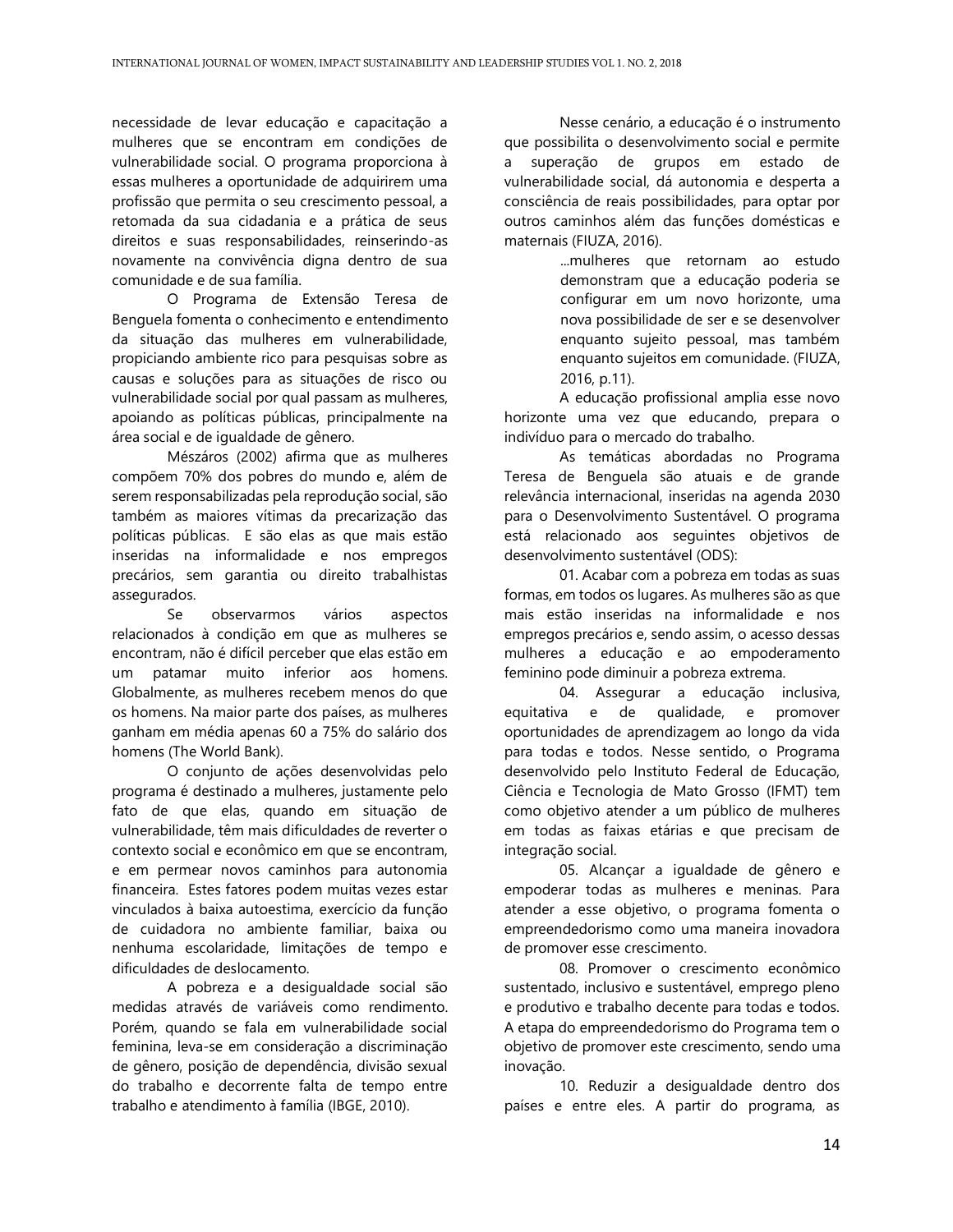mulheres tornam-se capazes de abrirem seus próprios negócios e são também capacitadas para o mercado de trabalho, reduzindo a desigualdade social através da elevação da renda.

### **METHODOLOGY**

Em 2017 o Instituto Federal de Educação, Ciência e Tecnologia de Mato Grosso lançou um Edital de seleção de projetos para atender os objetivos do Programa Teresa de Benguela. Foram selecionados 12 (doze) projetos de qualificação para mulheres, voltados à promoção de cidadania e geração de renda às participantes. Cada projeto previa a realização de um curso, com carga horária de até 160 (cento e sessenta) horas, para no mínimo 25 mulheres e com período de vigência de 04 meses (agosto a dezembro de 2017). Cada projeto selecionado pelo edital do programa recebeu auxílio financeiro de até R\$ 1.500,00 (mil e quinhentos reais) mais duas bolsas para servidores e alunos, totalizando R\$ 58.800,00 (cinquenta e oito mil e oitocentos reais).

Cada projeto seguiu a metodologia proposta pelo programa para atingir os objetivos, sendo dividida em três etapas interligadas:

1. Empoderamento da mulher: através de oficinas e dinâmicas no campo da psicopedagogia, em que as mulheres são motivadas e levadas ao autoconhecimento. Nesta etapa a principal ferramenta utilizada é a metodologia do Mapa da Vida. O Mapa da Vida é um método ensinado aos Institutos Federais, a partir do advento do projeto-piloto Mulheres Mil, pelos Colleges Comunitários Canadenses, para estimular as mulheres a planejarem os sonhos profissionais. Por meio do mapa, elas refazem o caminho que percorreram desde que nasceram, relembram seus sonhos, por que desistiram deles e as rupturas pelas quais foram submetidas para depois recomeçarem o caminho rumo à realização dos seus sonhos, sonhos estes que podem ter mudado. O Programa Mulheres mil teve como objetivo promover a formação profissional e tecnológica de cerca de mil mulheres desfavorecidas das regiões Nordeste e Norte do Brasil, de acordo com as necessidades educacionais de cada comunidade e a vocação econômica das regiões.

2. Técnica e tecnologia: cada projeto que compõe o programa tem uma proposta de capacitação das mulheres em determinada técnica ou domínio de tecnologia, a partir da qual a mulher estará apta a se inserir no mercado de trabalho ou abrir o próprio negócio.

3. Empreendedorismo: capacitação acerca do tema empreendedorismo, ensinando-as como montar o próprio negócio e como produzir em escala comercial, podendo alcançar o mercado. Nesta etapa as mulheres estudam como agregar valor e renda em suas vidas, e de suas famílias, com as técnicas aprendidas. Com isto, preparamos cada mulher para a vida e para o mundo do trabalho.

Com estas etapas, as ações desenvolvidas trazem o empoderamento, a técnica e o empreendedorismo para cada mulher atendida, desenvolvendo competências transversais e emocionais que, somadas, as tornam capazes de serem donas de seus próprios negócios e exercerem com mais estima e dignidade sua cidadania.

A metodologia do programa é formada por três etapas, sendo elas o plano de Acesso, Permanência e Êxito descritos abaixo:

1. Acesso

a) Viabilização dos espaços do campus ou de instituições parceiras, para a realização das atividades do curso.

b) Formalização de parcerias, com o apoio da Direção/Coordenação de Extensão do Campus ou da Pró-Reitoria de Extensão do IFMT (PROEX), por meio de um termo de cooperação técnica, quando houver necessidade.

c) Metodologia do contato, seleção e inscrição de candidatas, preferencialmente podendo contar com o apoio de uma entidade ou instituição parceira.

d) Divulgação do resultado da seleção em meio de comunicação acessível às inscritas, bem como da data de matrícula.

e) Reunião com a equipe que participará direta ou indiretamente para repassar os informes referentes à execução do curso e metodologia que será utilizada.

2. Permanência

a) Realizar a aula inaugural, apresentando a metodologia que será utilizada na realização do curso.

b) Iniciar as aulas e ministrar os componentes curriculares de acordo com o planejamento.

c) Elaborar e aplicar diagnóstico participativo da situação sociocultural, como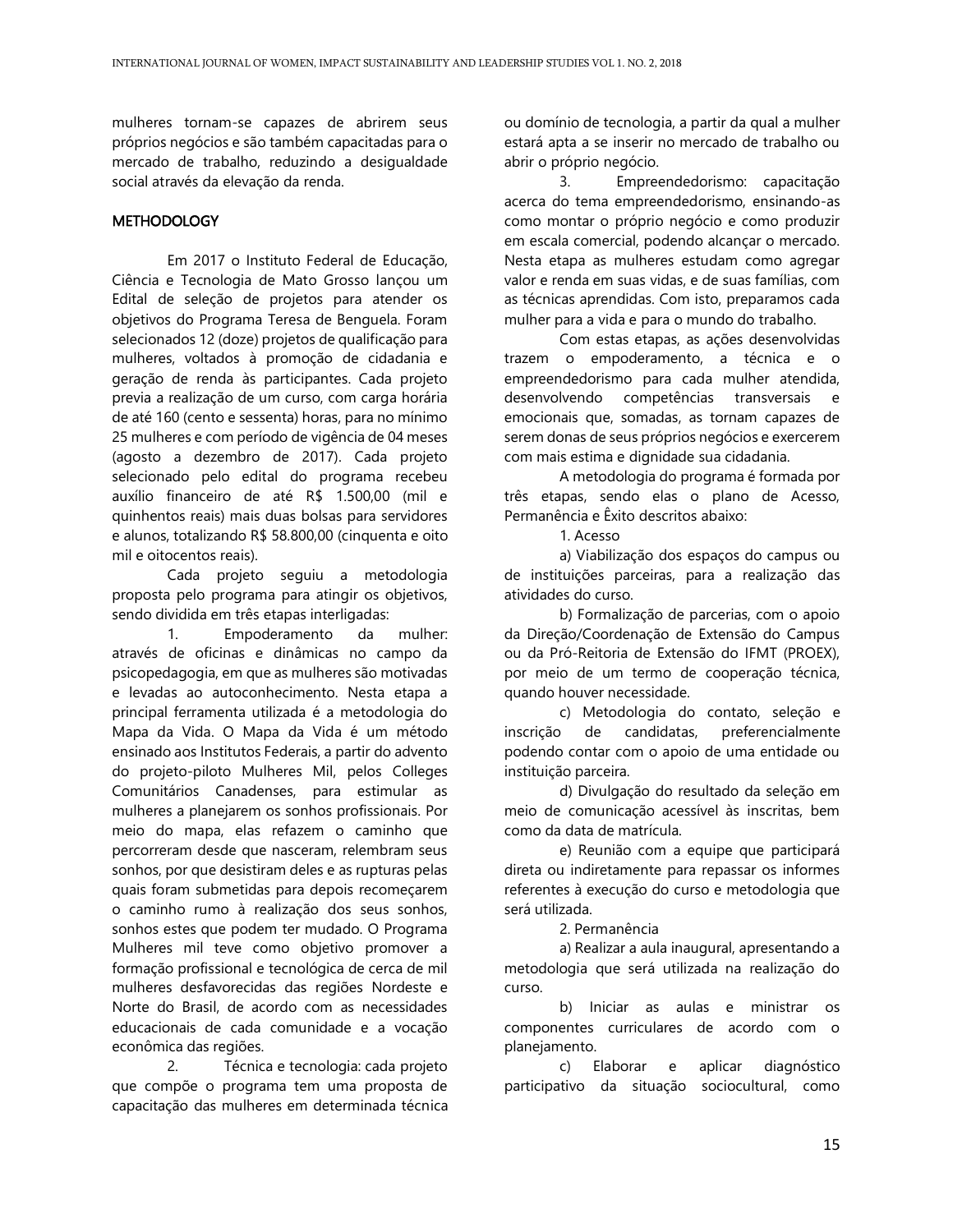ferramenta que possibilite intervenções pela equipe técnica do curso.

d) Identificar, entre as mulheres, processos inovadores que permitam incorporação de tecnologias e conhecimentos com vistas à geração de negócios.

e) Realizar oficinas, seminários e/ou palestras como complemento ao curso, sempre que for possível.

3. Êxito Pedagógico e Profissional

a) Identificar processos, produtos e serviços inovadores que permitam incorporação de tecnologias e conhecimentos com vistas à geração de renda/negócios.

b) Contribuir para o êxito das discentes através de articulação com o setor produtivo para inserção no mundo do trabalho e verificar possibilidades de continuidade da formação profissional.

c) Apresentar alternativas de ingresso no mundo do trabalho, como iniciativa empreendedora

própria, formação de cooperativas, associações ou grupos de economia solidária.

d) As mulheres participantes do curso deverão ser orientadas para a elevação de escolaridade, que poderá acontecer por meio de parcerias firmadas com instituições de ensino estaduais, municipais e/ou federais, pelos centros de EJA, PROEJA, entre outros.

As doze ações foram desenvolvidas em vários municípios do Estado de Mato Grosso, Brasil, qualificando mais de 200 mulheres, conforme tabela abaixo:

# Tabela 1. Resumo dos projetos selecionados pelo edital n° 63/2017/IFMT/PROEX do Programa de Extensão Teresa de Benguela.

|   | Título do Projeto                                                                                                          | Campus                   | Resumo                                                                                                                                                                                                            |
|---|----------------------------------------------------------------------------------------------------------------------------|--------------------------|-------------------------------------------------------------------------------------------------------------------------------------------------------------------------------------------------------------------|
|   | Oficinas de cidadania para mulheres                                                                                        | Primavera do<br>Leste    | Oficinas de cidadania na área de Secretariado para<br>mulheres da Favela da BR 070.                                                                                                                               |
| 2 | Industrializando esperança                                                                                                 | Campo Novo<br>do Parecis | Capacitar mulheres do projeto "Mulher Esperança" (projeto<br>da Pastoral da Criança para famílias desabrigadas pelo<br>alagamento) em industrialização de alimentos com ênfase<br>em boas práticas de fabricação. |
| 3 | Capacitação para mulheres inspiradoras:<br>utilização e manuseio cotidiano de<br>agrotóxicos e afins no ambiente doméstico | Sorriso                  | Capacitação em forma de oficinas com total de 100 horas<br>para mulheres em situação provisória ou permanente de<br>alto risco social na temática de agrotóxicos no ambiente<br>doméstico.                        |
| 4 | Gestão de resíduos sólidos                                                                                                 | São Vicente              | Formação em gestão de resíduos sólidos para catadoras<br>de latinha do município de Jaciara.                                                                                                                      |
| 5 | Empoderamento feminino - uma<br>ferramenta para o resgate da cidadania                                                     | Campo Novo<br>do Parecis | Capacitar mulheres beneficiárias do Bolsa Família<br>moradoras de bairro popular com base na demanda<br>apresentada pelo Sistema Nacional de Empregos,<br>resgatando a cidadania pela geração de renda.           |
| 6 | Geração de Renda, Tecnologia e<br>Valorização do Trabalho Feminino                                                         | Várzea<br>Grande         | Curso "Inclusão Digital, Tecnologia e Valorização do<br>Trabalho Feminino" para inclusão educacional, produtiva e<br>social de mulheres da Associação de Catadores de<br>Resíduos Sólidos.                        |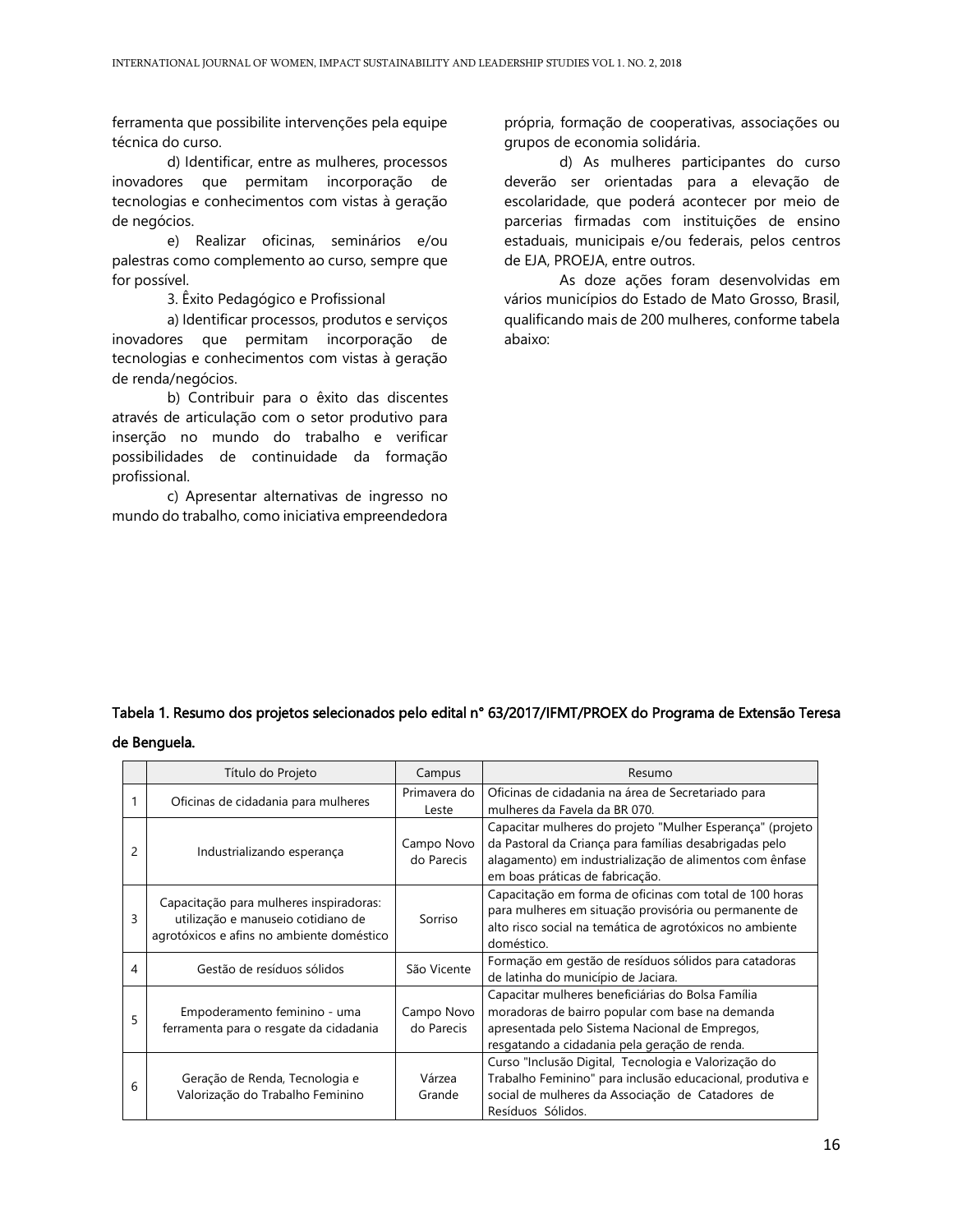|               | Mulher catadora: olhar transformador                                                                                           | Tangará da<br>Serra      | Curso de alfabetização e língua portuguesa básica (e<br>outras oficinas) para mulheres da COOPERTAN<br>(Cooperativa de Produção de Materiais Recicláveis).                                                                                                                         |
|---------------|--------------------------------------------------------------------------------------------------------------------------------|--------------------------|------------------------------------------------------------------------------------------------------------------------------------------------------------------------------------------------------------------------------------------------------------------------------------|
| 8             | Mulheres na Construção Civil                                                                                                   | Várzea<br>Grande         | Curso de 160 horas para 40 mulheres, que residem nos<br>bairros em torno do IFMT VGD, indicadas pelos Assistentes<br>Sociais do CRAS da região, para atuarem no mercado de<br>trabalho da construção civil, mais especificamente nas<br>funções de azulejistas e pintor de parede. |
| 9             | Caminho das borboleta: orientação<br>profissional e desenvolvimento de<br>competências.                                        | Campo Novo<br>do Parecis | Treinamento comportamental de orientação profissional e<br>desenvolvimento de competências com mulheres alunas<br>do EJA e 3º ano do Ensino Médio da Escola Padre Arlindo.                                                                                                         |
| $\Omega$      | Curso de qualificação para mulheres em<br>vulnerabilidade: lutando em defesa da vida,<br>cidadania e igualdade de oportunidade | Juína                    | Curso sobre temas sociais para mulheres em<br>vulnerabilidade financeira, visando a geração de renda.                                                                                                                                                                              |
|               | Capacitação em fabricação artesanal de<br>produtos de limpeza e higiene pessoal                                                | Lucas do Rio<br>Verde    | Curso de fabricação artesanal de produtos de limpeza e<br>higiene pessoal para mulheres indicadas pela Secretaria<br>Municipal de Assistência Social.                                                                                                                              |
| $\mathcal{P}$ | Artesanato em madeira: reconhecendo<br>saberes e criando novas perspectivas por<br>meio da arte                                | Sorriso                  | Curso de técnicas de pintura em madeira para mulheres<br>ligadas ao CRAS São Domingos.                                                                                                                                                                                             |

Fonte: Léa Morais.

Após a conclusão dos projetos, foram aplicados questionários de avaliação do programa aos extensionistas e às mulheres atendidas.

### Resultados e Discussão

As doze ações foram desenvolvidas em vários municípios do Estado de Mato Grosso, Brasil, totalizando 329 (trezentos e vinte e nove) inscritas nos cursos. Destas, 251 concluíram as atividades, percebendo-se uma evasão média entre os projetos de 29,55% das mulheres, número considerado ótimo quando comparado a cursos regulares e programas com públicos específicos como Mulheres Mil e Pronatec.

Em Sorriso, a partir do desenvolvimento do projeto 12 (descrito na tabela 1), um grupo de mulheres aprendeu técnicas de artesanato em madeira, fabricaram diversos produtos para decoração e organizaram uma feira para comercializar e divulgar o trabalho. Outro grupo de mulheres, referente ao projeto 3, recebeu qualificação acerca de defensivos agrícolas e o descarte correto de cada tipo de embalagem.

Em Campo Novo do Parecis, projeto 5, mulheres beneficiárias do Programa Bolsa Família do Governo Federal aprenderam boas práticas de manipulação de alimentos, bem como diversas técnicas de confeitaria. Neste município há uma grande oferta de emprego na área de panificação e escassez de mão de obra qualificada. Parte do curso ocorreu em parceria com uma grande panificadora que acabou absorvendo parte das alunas contratando-as para o trabalho. Outro grupo de mulheres, no projeto 2, de famílias desabrigadas por um alagamento, foi capacitado em industrialização de alimentos, aprendendo técnicas para iniciar produção e comercialização de conservas, doces e compotas. Ainda na mesma cidade, mulheres estudantes do EJA (Educação para Jovens e Adultos) puderam ter suas habilidades e competências desenvolvidas através de Coaching no projeto 9.

No município de Várzea Grande, mulheres indicadas pelo CRAS (Centro de Referência de Assistência Social) participaram do projeto 8, em curso na área de construção civil, com foco em aplicação de azulejos e pisos. A região está em expansão e falta mão de obra qualificada. A mulher se destaca em acabamentos na construção civil por ser detalhista e cuidadosa. Muitas destas mulheres terminaram o curso já trabalhando na área. Outro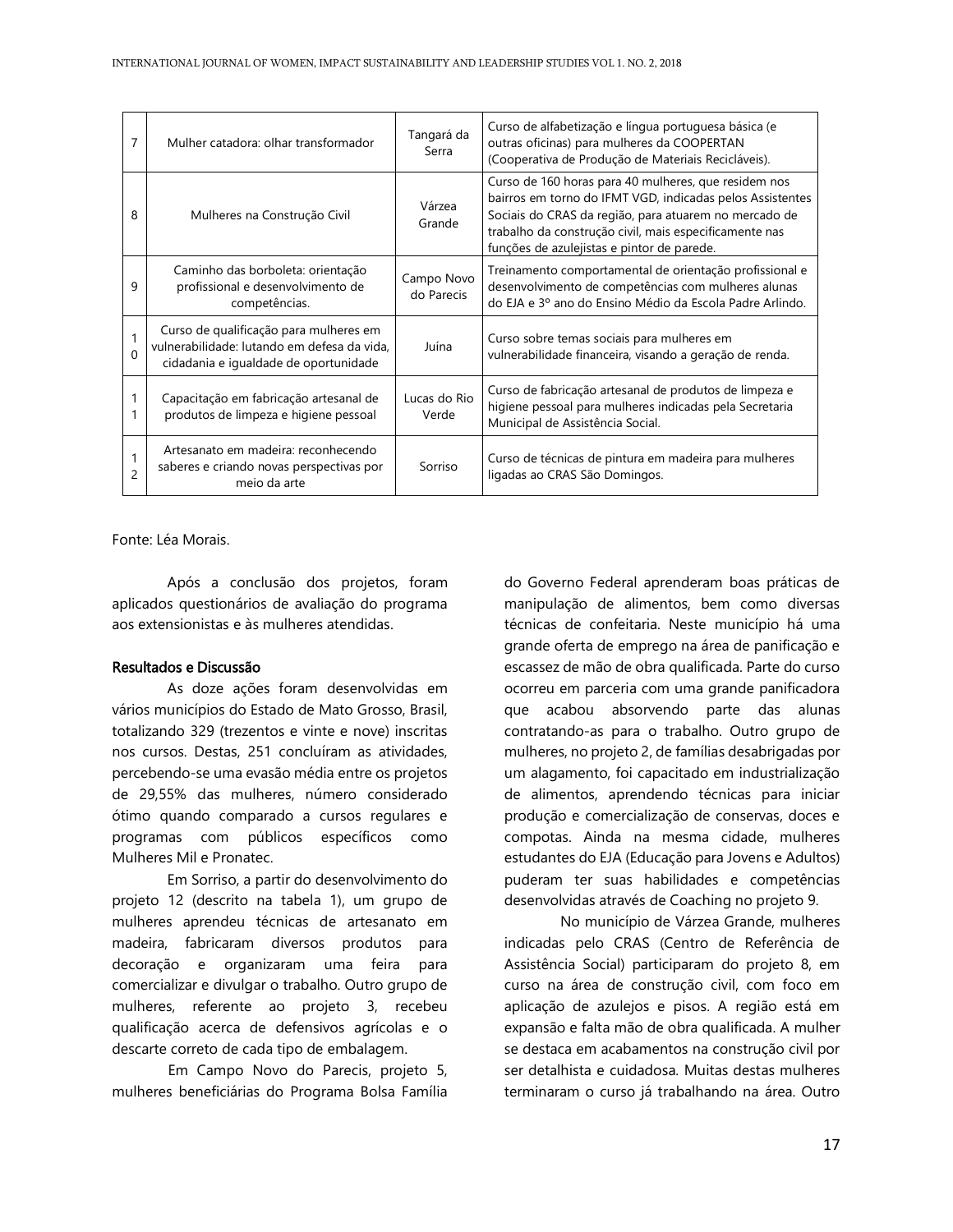grupo de mulheres da Associação de Catadores de Resíduos Sólidos do Município de Várzea Grande, recebeu com o projeto 6 um curso com diversas oficinas com o objetivo da inclusão digital e tecnológica, valorizando o trabalho feminino.

Catadoras de resíduos sólidos do município de Tangará da Serra foram alfabetizadas e tiveram oficinas de língua portuguesa a partir do projeto 7. Outro grupo de Catadoras de resíduos sólidos, no município de Jaciara, recebeu diversas oficinas de língua portuguesa, informática, saúde coletiva, gestão de resíduos sólidos, entre outras pelo projeto 4.

Mulheres da Favela BR-070, em Primavera do Leste, que participaram do projeto 1, receberam curso na área de secretariado com vistas à empregabilidade e inserção social. Já em Lucas do Rio Verde, mulheres indicadas pela Secretaria Municipal de Assistência Social foram capacitadas pelo projeto 11 para fabricação artesanal de produtos de limpeza e higiene pessoal. Os produtos foram comercializados em feira e as mulheres puderam reduzir os gastos familiares fabricando os produtos que consomem e ampliando a renda vendendo-os.

Em parceria com o movimento UNEGRO pelo projeto 10, que tem como objetivo o combate ao racismo, toda forma de discriminação e opressão social, no município de Juína, foram ofertadas oficinas de artesanato e cuidados como manicure, maquiagem e penteados. As mulheres capacitadas puderam iniciar novas atividades laborativas, aumentando a renda familiar.

Após a conclusão dos projetos, foram aplicados questionários de avaliação do programa a todos os extensionistas e a um terço (33%) das mulheres atendidas.

- Pontuar os objetivos alcançados assim que atingidos, para ânimo das participantes.
- Auxílio financeiro para infraestrutura do projeto.
- Coordenação do projeto atuante.
- Demonstrar a cada participante como ela é importante para o projeto.
- Desenvolver o projeto no local em que estão as mulheres.
- Envolvimento de toda a equipe executora em todas as atividades.
- Evitar passar uma quantidade excessiva de conteúdo teórico, pois as participantes evitam algo maçante.
- Instrutores capacitados para tirar dúvidas.
- O interesse próprio das mulheres.
- Ofertar cursos que contribuam para a formação de renda das mulheres.
- Ofertar lanche.
- Ofertar uniforme e material escolar.
- Periodicidades nas ações.
- Procurar ter bom relacionamento com as alunas.
- Projeto ter um benefício vivível as participantes.
- Ser para um público que deseja e queira o trabalho. O projeto tem que fazer sentido para as participantes.

A permanência das mulheres no decorrer das capacitações é ponto crucial para sucesso do projeto. Diversos pontos devem ser observados a fim de evitar a evasão do público. A equipe extensionista que acompanhou cada projeto listou os fatores que acreditam que possa contribuir para esta permanência. Os fatores que mais se repetiram nas avaliações foram:

> Trabalhar com as roupas ajudou a reformar meu guarda-roupa.

Tudo foi bom, mas eu gostei mais de aprender a fazer bolsa de artesanato, eu já vendi duas.

Faz-se necessário a realização de pesquisa quantitativa de comparação entre projetos que desempenharam determinadas ações para permanência e outros que não desempenharam, em relação à própria permanência destas mulheres.

A maioria das mulheres entrevistadas (66%) nos projetos do Programa Teresa de Benguela em 2017 são beneficiárias do Bolsa Família ou outro programa de assistência de órgãos do governo ou entidade assistencial. Este número revela a presença de mulheres em vulnerabilidade econômica nas capacitações, sendo atendidas com o objetivo de verticalizar suas rendas. Cerca de metade do público atendido (48%) não possui renda própria, estando desempregada ou estudando. Este público pode desenvolver habilidades técnicas específicas e vislumbrar o uso destas para criação de renda, através de inserção no mercado de trabalho ou desenvolvimento de negócio próprio. Uma grande parcela das mulheres atendidas (67%) nos projetos pretende abrir um negócio, atuar como empreendedora ou autônoma produzindo algo com as técnicas aprendidas nos cursos. Isto mostra a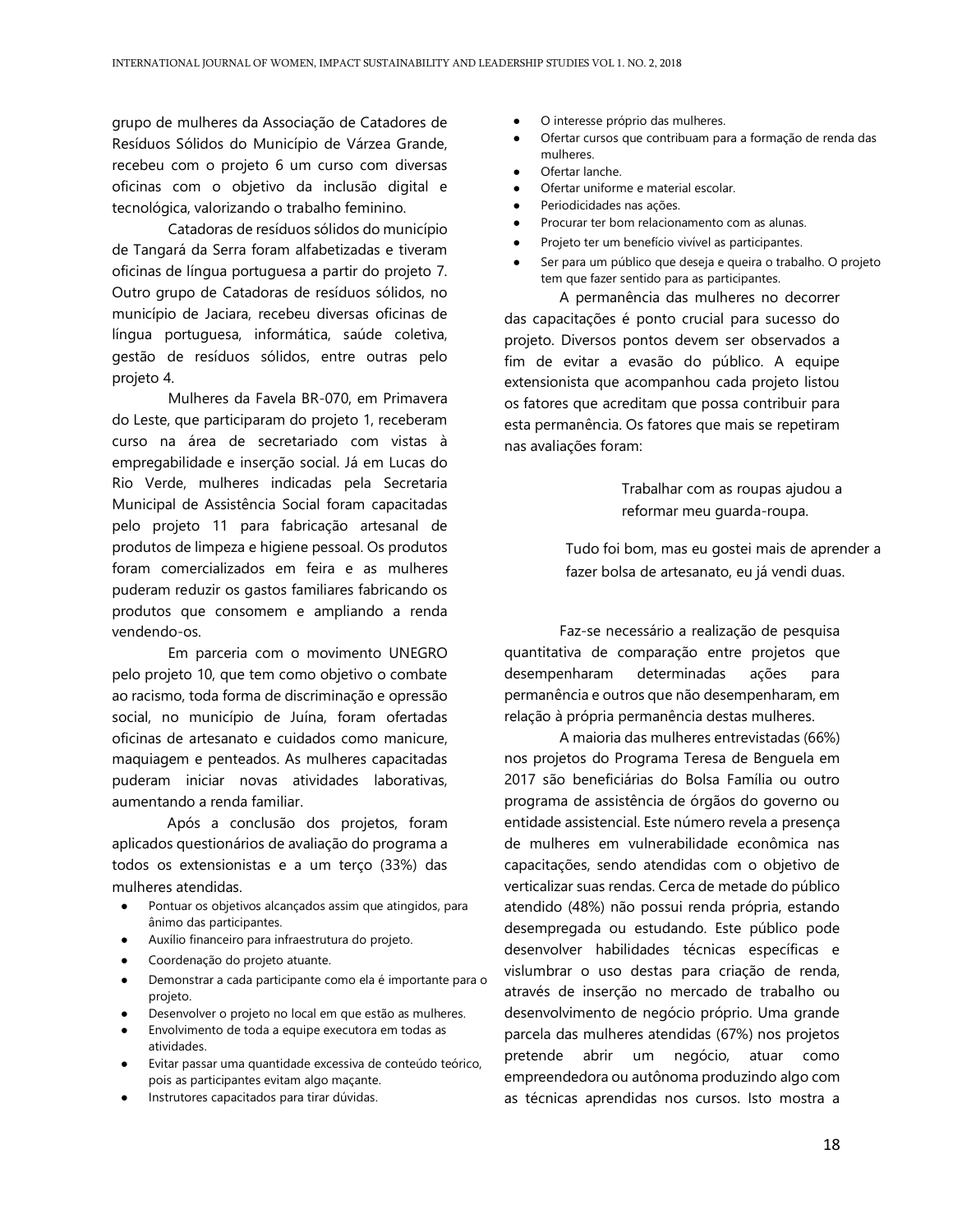efetividade da capacitação em suas três etapas de empoderamento, técnica e empreendedorismo, desenvolvendo no público alvo o desejo de melhorar sua renda partindo da capacitação ofertada.

Não foram realizadas atividades de acompanhamento das mulheres egressas dos cursos do programa. Todavia, entendemos a importância da realização desse acompanhamento que seria capaz de fornecer dados a respeito da sustentabilidade da iniciativa.

# Conclusão/Considerações Finais

Com as atividades propostas no programa há uma emancipação individual das mulheres atendidas e o alcance de uma consciência coletiva que auxilia na superação de um estado de dependência social, cada uma descobre a capacidade de realizar, por si mesmo, mudanças necessárias para crescer e se fortalecer como cidadã.

Dessa forma, ajudamos a sustentar e empoderar essas mulheres no espaço social que é o que tanto nos interessa, fazendo com que elas percebam que há um lugar para elas de crescimento e desenvolvimento.

Alguns depoimentos colhidos subsidiam e corroboram com estas conclusões:

Metas alcançadas com o Programa em 2017:

a) Fomento da oferta de cursos de qualificação nos Campi do IFMT que contribuam para a promoção do desenvolvimento tecnológico e socioeconômico local.

### Referências

ABRAINC. Guia ABRAINC de boas práticas no canteiro de obras. Editora Abrainc, 2017.

IBGE. Estatísticas de Gênero – Uma análise dos resultados do Censo Demográfico 2010. Editora IBGE: Rio de Janeiro, 2010.

FIUZA, Debora Rickli. O papel da educação para mulheres em situação de vulnerabilidade social. Irati – PR, 2016.

b) Atendimento a 251 mulheres em risco ou vulnerabilidade social, como forma de promover o desenvolvimento educacional, social e econômico dessas mulheres e suas famílias.

c) Promoção de inclusão socioprodutiva através da educação, atendendo a mulheres integrantes de comunidades tradicionais e em situação de vulnerabilidade.

d) Promoção do envolvimento e da cooperação de servidores e estudantes em atividades de extensão, fortalecendo a integração entre os Campi do IFMT e a sociedade.

e) Oportunidade de maior democratização do saber, fortalecendo a indissociabilidade entre ensino, pesquisa e extensão para atendimento a demandas sociais.

f) Contribuição para a formação profissional e cidadã dos estudantes.

g) Fomento a atividades didáticocomunitárias articuladas ao ensino e à pesquisa, oportunizando a participação da comunidade acadêmica no desenvolvimento de projetos de extensão com aporte de recursos institucionais.

Foram identificados pontos a melhorar no programa realizado. Esses pontos foram listados e deverão ser utilizados para a elaboração e execução dos próximos editais:

a) Acompanhamento das egressas dos cursos.

b) Captação e destinação de mais aporte financeiro para apoio aos cursos.

FREIRE, Paulo. Pedagogia do Oprimido. Rio de Janeiro: Ed. Paz e Terra, 1970.

MÉSZÁROS, István. Para além do capital. Rumo a uma teoria da transição. Tradução de Paulo césar Castanheira e Sérgio Lessa. São Paulo: Editora da UNICAMP; Boitempo, 2002.

World Bank Gender Data Portal. Disponível em: http://datatopics.worldbank.org

/gender/key%20gender%20employment%20indica tors. Acesso em 03/08/18.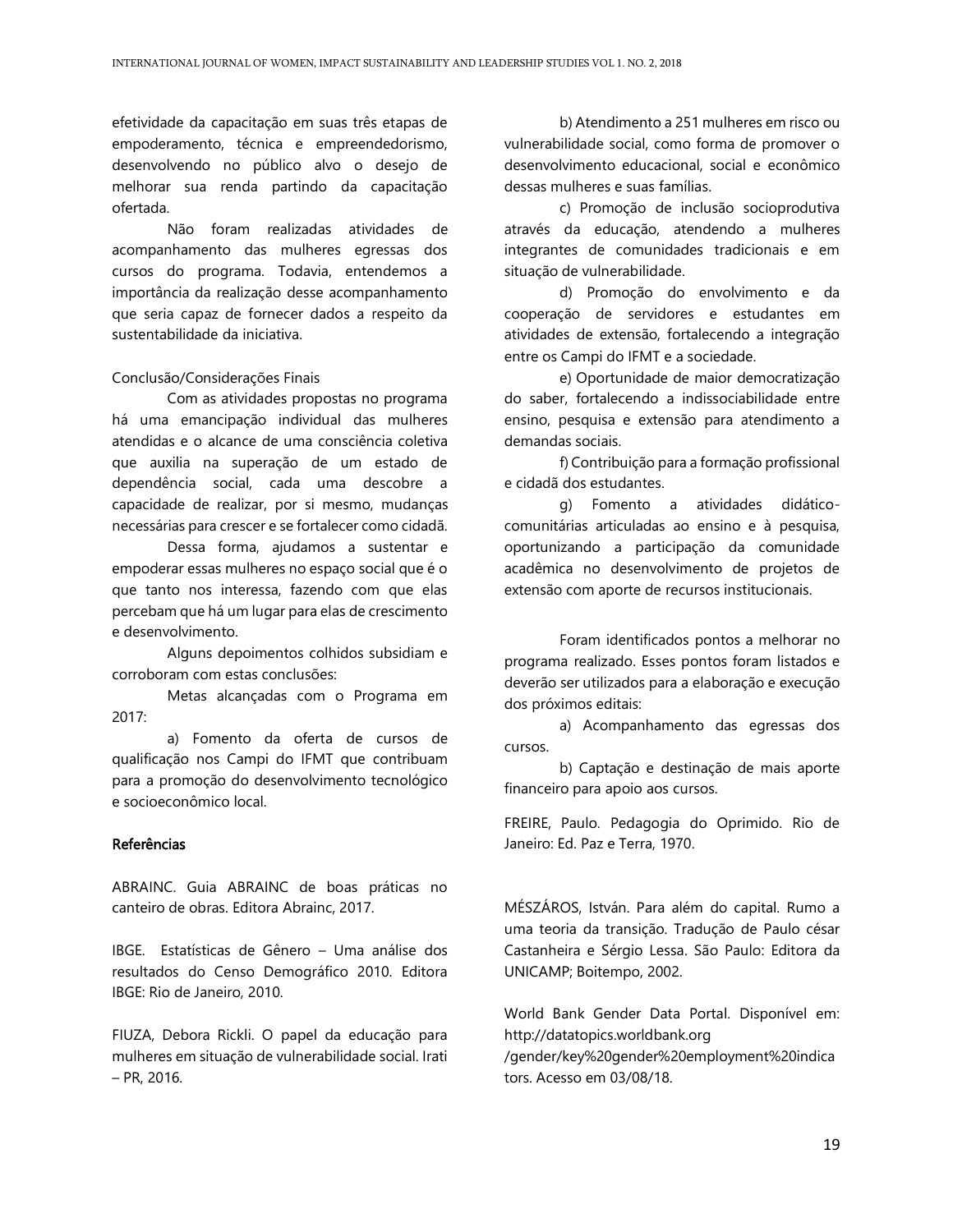# Gender and Sustainability: Trends, Themes, and Policies

Caitlin Power, The University of Queensland, School of Political Science and International Studies

# **ABSTRACT**

Since the 1990s, sustainable development has been the pre-eminent force behind the global development agenda. It has flooded academic literature and policy documents, before finally culminating in the United Nations (UN) Sustainable Development Goals — 17 global objectives to be achieved by 2030. These goals are orientated towards understanding, and combating, the complexities which underpin the nexus between poverty and inequality (Vaughan, 2016, p. 5). The term, sustainable development, was first defined in the 1987 Brundtland Report, as, 'development that meets the needs of the present without compromising the ability of future generations to meet their own needs' (Commission, 1987, p. 41). The enduring salience of this often-quoted statement remains highly relevant for the global issues that confront humanity. Trends vis-à-vis energy security, climate change, employment, and population growth serve as examples of how unsustainable practices and gender inequality are mutually reinforcing (Gender Equality and Sustainable Development, 2016, p. 111).

KEYWORDS: Sustainability, Gender Equality, Sustainable Development, Energy, Education.

—————————— ——————————

Amartya Sen (2001) highlights the importance of increasing women's agency and participation, as 'women are increasingly seen as active agents of change: the dynamic promoters of social transformation [page number required]. Sen (2001, p. 191) further argues that 'the survival disadvantage of women compared with men in developing countries seems to go down sharply — and may even get eliminated — as progress is made in women's agency.' Sen's argument not only emphasises the importance of promoting female agency — it also serves as an indication of the fragile vulnerability that women inhabit, which severely impedes upon their livelihoods and the proliferation of gender equality. Crucially, sustainable development goal number four and give target the provision of quality education and the expansion of gender equality ("Sustainable Development Goals," 2018). Gender equality encompasses the notion that

equal rights and opportunities are accessible and applicable to both genders. It demands that the unique interests, and needs, of women are considered and legitimised (UNESCO, 2014, p. 11). Importantly, this review considers the argument that 'sustainable development and gender equality' are vital synergetic components of a broader strategy towards equal opportunity for women: 'gender equality can have a catalytic effect on achieving sustainable development' (Gender Equality and Sustainable Development, 2016, p. 111).

### Gender, Energy, and, Sustainability

The importance of understanding the issue of gender and sustainable energy practices is imperative — unsustainable energy practices are becoming a pressing issue in the global sustainable development agenda; moreover, unsustainable energy usage imparts harmful effects upon realising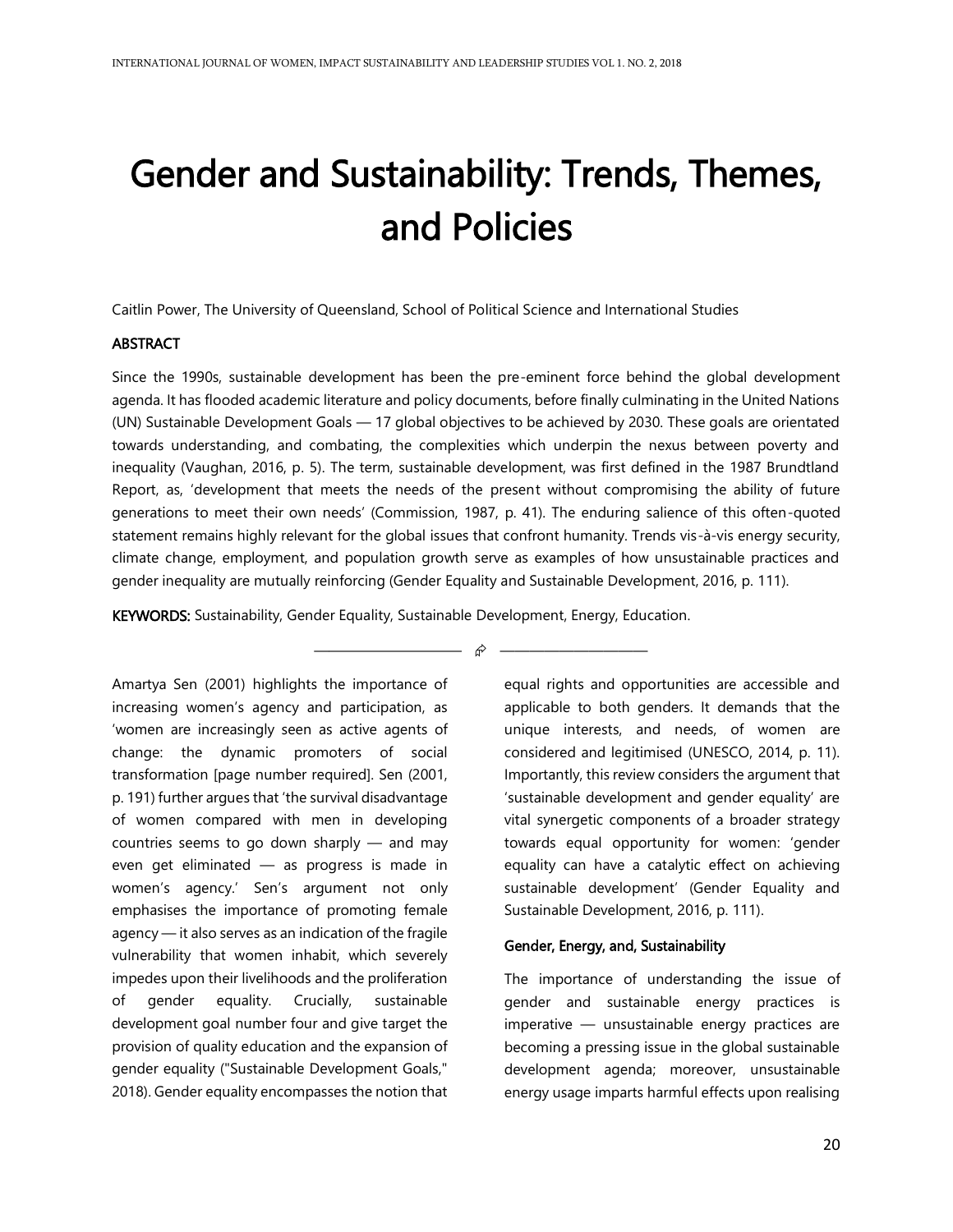the full potential of gender equality (Denton, 2002). The detrimental consequences of climate change and environmental pollution unleash the most hazardous effects amongst women, as women are more likely to be among the world's poor and impoverished, and rely more predominantly upon natural resources for their livelihood (Arora-Jonsson, 2011, p. 744; Women, 2009). Thus, it is imperative place women at the centre of co-operative solutions towards the future of climate change and energy sustainability.

There is an increased concern in the literature that unsustainable energy practices have a detrimental impact upon vulnerable community groups, and more particularly upon women (Arora-Jonsson, 2011, p. 745; Hemmati & Röhr, 2007, p. 7). In a more damaging vein, the complexities of unique contexts in which females are immersed in, and inhabit, have increased in the past years because of unsustainable socio-environmental practices within these contexts (Alston, 2014; Cecelski, 2000; Dankelman et al., 2008; Denton, 2002). For example, 'women's economic contribution is often unpaid, unrecognised and undervalued' (Cecelski, 2000) [page number required]. This causes less investment in female empowerment and agency, and, ultimately results in decreased sustainable development opportunities for women. The unfortunate reality is that women often face systemic disadvantage within society this results in an increased risk to women when environmental and natural disasters occur, with the recovery stage of a disaster further exacerbating the systemic disadvantages that hamper women [add footnote with example/citation required]. Systemic disadvantages that impede upon female empowerment and the expansion of gender equality, include embedded socio-cultural norms and care-giving responsibilities (Arora-Jonsson, 2011, p. 745). Furthermore, women also lack access to clean water, safe sanitation, and, house-hold energy supplies (Dankelman et al., 2008). Increasing female's capacities to face adverse unsustainable

energy practices through the supply of sustainable and clean energy could lift many women around the world out of poverty (Parikh, Upadhyay, & Singh, 2012, p. 186). Kaygusuz (2011, p. 936) poignantly argues that the 'difficult, time-consuming work of collecting and managing traditional fuels [which] is widely viewed as women's responsibility, is a factor in women's disproportionate lack of access to education and income, and inability to escape from poverty.

Within the environmental domain, it is argued that threats caused by global warming and climate change have been unsuccessful in impressing upon policy-makers the importance of placing women at the centre of their plan for sustainable development (Denton, 2002). In this regard, a prominent issue which confronts sustainable development policies is the lack of active female participation in the shaping and construction of renewable and ecological policy [citation for this claim]. Although women's rights have progressed throughout the past century, there still exist cavities of knowledge regarding how active participation of women can be further encouraged. It is imperative that women, and particularly those in developing countries, have a voice in environmental policy decisions which directly implicate them (Denton, 2002). Importantly, this will increase the overall effectiveness of climate change policy. In this regard, Alston (2014) argues that there is an urgent need for gender mainstreaming in policy documents. Failure to insert the voice of women into policy 'risks cementing gender inequalities in post-disaster and reconstruction efforts because of the inherently inequitable power relations, resource allocations, and underpinning assumptions on which responses to climate disasters are based' [where is this quote from? Pg. number].

The Role of Higher Education Institutions and a Gendered Perspective for ESD and RSD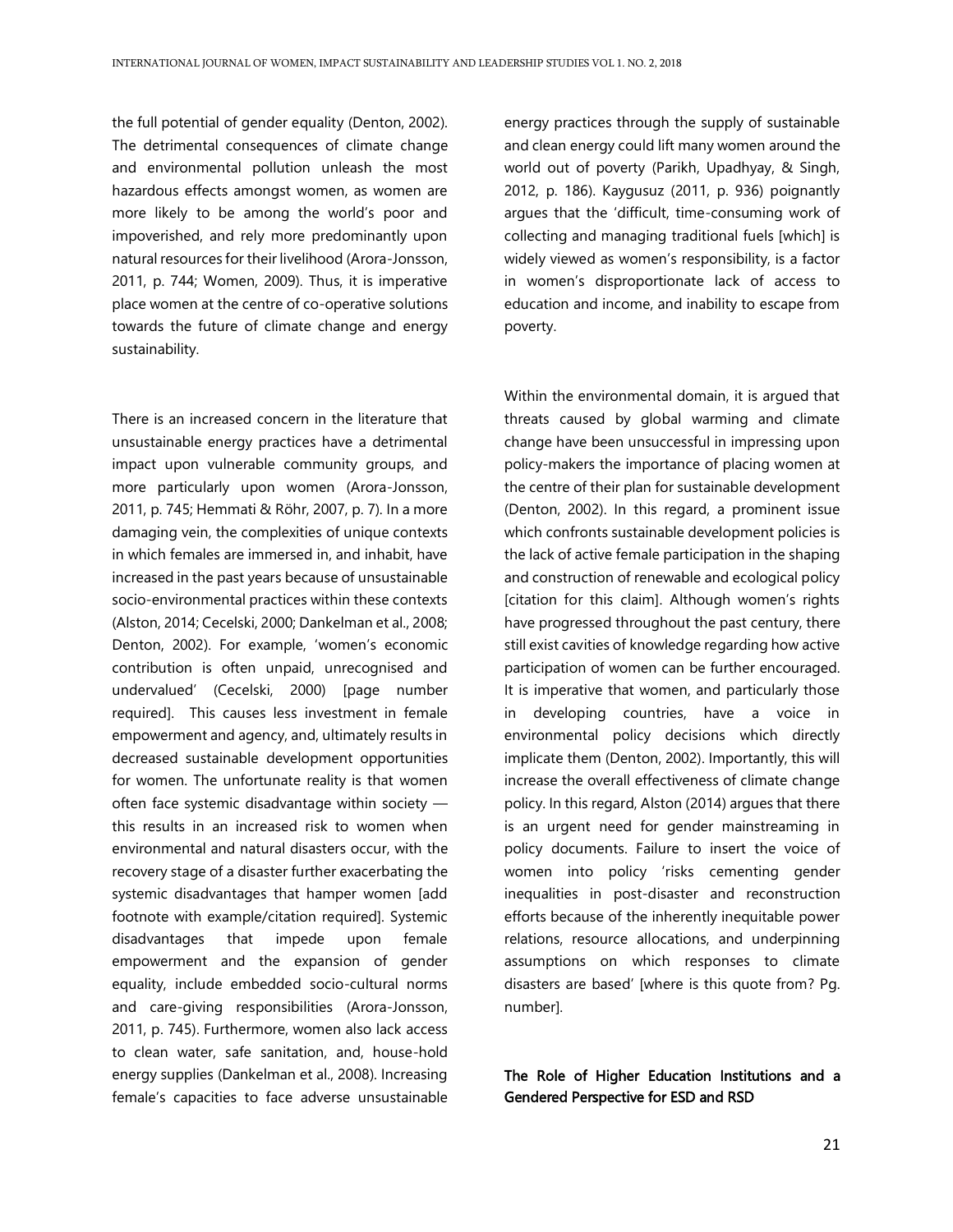Education for Sustainable Development (ESD) and Research for Sustainable Development (RSD), is underpinned by the pivotal objective of empowering individuals to become 'global citizens,' and in turn 'proactive contributors' to a more peaceful, tolerant, and sustainable world (UNESCO, 2017, p. 7; 2018c). Crucial to ESD and RSD is the goal of social transformation by licensing learners to become empowered to 'transform themselves and the society they live in' (UNESCO, 2017, p. 7; 2018c). Moreover, RSD is principally focused on providing research that will generate relevant and sustainable knowledge ready for practice and implementation (Earth, 2015; Research, 2009, p. 8). Saliently, the nexus between ESD, RSD, and the expansion of gender equality exists in target 4.7 of the SDGs, and aims to ensure that, 'by 2030…all leaners acquire knowledge and the skills needed to promote sustainable development and sustainable lifestyles, human rights, gender equality, promotion of a culture of peace and nonviolence, global citizenship and appreciation of cultural diversity (UNESCO, 2017, p. 8). Pursuant to target 4.7, it is evident that ESD, RSD, and gender equality are mutually reinforcing goals. The 2030 Sustainable Development Agenda emphasises the centrality of education and the role it plays in realising many of the SDGs; moreover, the inextricable link between gender equality and the right to quality education (Webb, Holford, Hodge, Milana, & Waller, 2017, p. 509). It is clear that 'quality education' is a domain of social policy that harbours the potential to degrade and erode the gender inequitable barriers that persist in societies across the globe (Vaughan, 2016, p. 5).

# Harnessing ESD to expand gender equality around the globe

There exist many barriers and obstacles which hinder, and interfere with, women from having access to their right to participate in, and complete higher education (UNESCO, 2018a). These obstacles broadly include: geographic location, minority status, and traditionally charged attitudes concerning the status of women in society; however, these are a mere few of the exhaustive variables which hinder women from accessing education (UNESCO, 2014, p. 28). To mitigate these obstacles the UNESCO Priority Gender Equality Action Plan for 2014 – 2021 (GEAP II) maps an action framework for implementing gender equitable initiatives throughout education systems (UNESCO, 2014, p. 6 & 28). The plan recognises that gender equality is inseparable from sustainable education, and it 'is increasingly considered as one of the most effective investments (UNESCO, 2014, p. 28). The GEAP II plan aims to alleviate gender disparities and encourage gender equality by leveraging a sustainable education system.

Whilst there has been progress in the expansion, and proliferation, of access to education for women, there is still a considerable way to go (UNESCO, 2018a, p. 28). Almost 16 million girls worldwide will never set foot in a classroom; moreover, women account for 2/3rds of 750 million adults without



rudimentary literacy skills (UNESCO, 2018a). However, as emphasised above, ESD has the potential to break down and eliminate these gender inequalities and barriers. Sustainable education is argued to have an empowering effect if it is embedded within a curriculum that spotlights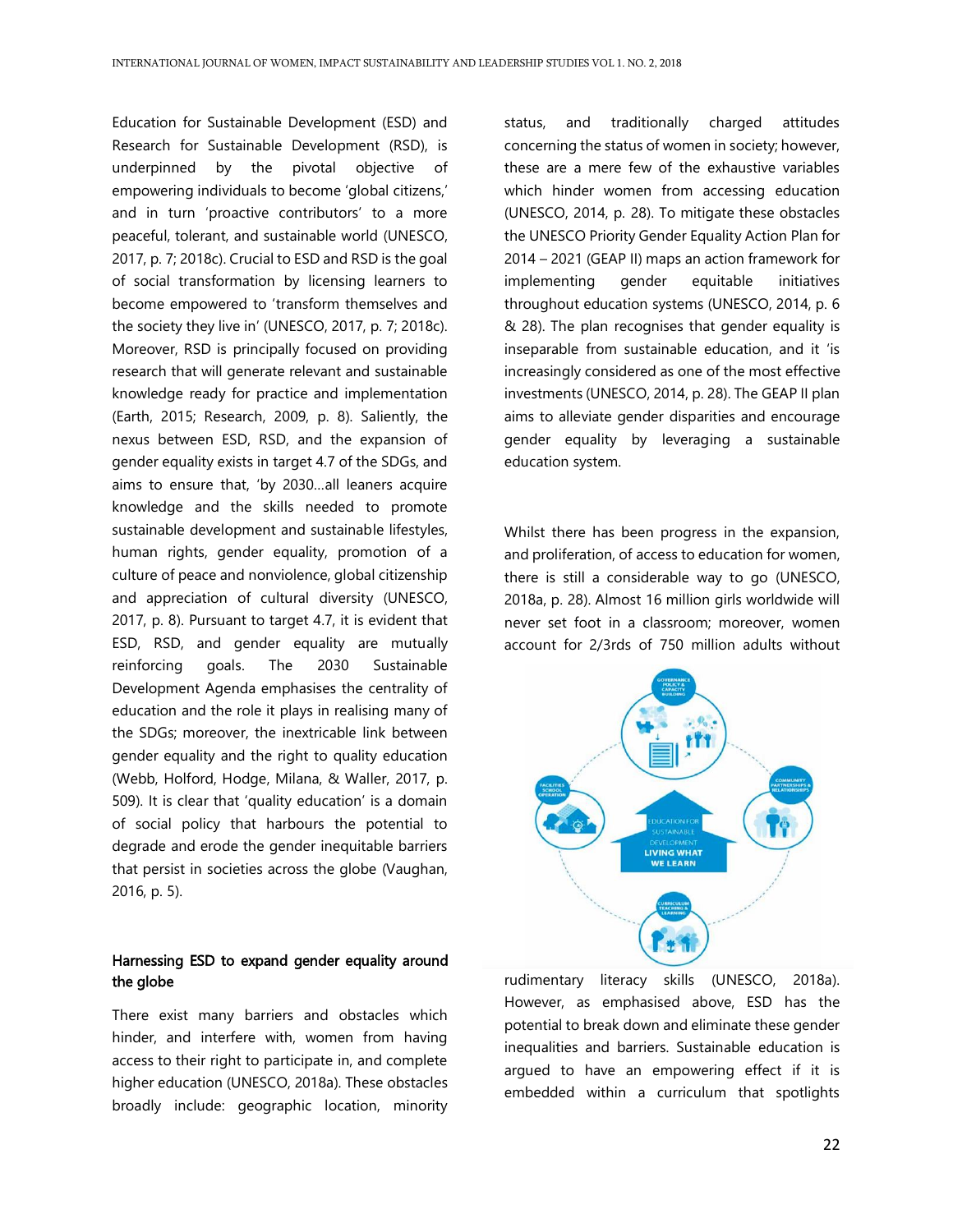'gender equitable agency' (Vaughan, 2016, pp. 17 - 18). Importantly, under an ESD framework, critical reflection on gender inequalities and how to empower female agency is facilitated.

# Integrating ESD into a higher education framework to capitalise on gender equality

In order to integrate ESD and maximise potential for gender equality to flourish, relevant policies are needed to spur change within the education system towards a more sustainable future (UNESCO, 2018b, p. 48). Costa Rica serves as an

Figure 1: The whole-institution approach (UNESCO, 2018b, p. 53)

emblematic example of a country that has successfully implemented ESD into a tangible policy. On the 17th October 2006, the Government of Costa Rica approved the National Commitment on the 'Decade of Education for Sustainable Development' (DESD) (UNESCO, 2018b, p. 49). Following this commitment, and under the Presidency of Laura Chinchilla, Costa Rica published the National Development Plan 2011 – 2014, which stressed the importance of improving secondary education, technological literacy, and learning a second language (UNESCO, 2013, p. 15). Similarly, Sweden presents another case in which ESD is firmly embedded within the education curriculum. Sweden's education system is firmly established on the key pillars of: democratic principles, gender equality, and social justice — values which ESD embraces (UNESCO, 2013, p. 105). However, it is important that educational policies realise an ESD strategy which encompasses a whole institution approach, which is aimed at mainstreaming educational sustainability. This requires the 'whole' transformation of the education system in order to maximise and harness the effectiveness of ESD(UNESCO, 2018b, p. 53). Figure 1 demonstrates how a whole-institutional approach operates in a mutually-reinforcing and cyclical manner.

Importantly, ESD can be strengthened by research for sustainable development (RSD).

# Strengthening ESD through RSD

Research for sustainable development (RSD) is a crucial mechanism that can facilitate a holistic and transformative approach within the education system. In a report, Germany's UNESCO chairs emphasise that research and scientific co-operation supports and encourages global sustainable development (G. C. f. UNESCO, p. 8). Prof. Jörg Hacker emphasises that: 'science (research) [is] essential in the implementation for the Agenda 2030 and the Sustainable Development Goals' (G. C. f. UNESCO, p. 12). Sustainability research aims to understand complex and problematic global problems that confront society. In this regard, sustainability-related research faces the daunting challenge of integrating different disciplines and uniting divergent stake-holders; meanwhile, striving for 'methodological innovation' (Filho et al., 2018, p. 131). In their paper, Filho et al. (2018, p. 136) stress the importance of expanding 'local-level' research into sustainability – to more holistically understand the impacts of development. Similarly, they stress that it is vital to 'link' research and science to policymaking – with decisions being based on good research (Filho et al., 2018, p. 136). The outcome document of Rio+20 — 'future we want' stresses the importance of thorough and rigorous research regarding the environment and monitoring sustainable development, with the express enhancing national capabilities by drawing on RSD (Assembly, 2012). In sum, this section argues that research is an essential component of sustainable development and should be deployed in tandem with sustainable education principles. Finally, the conclusion of this review considers the broad themes underpinning this literature analysis, while reflecting upon gaps and areas for future research.

Conclusions: Research Gaps and Policy Recommendations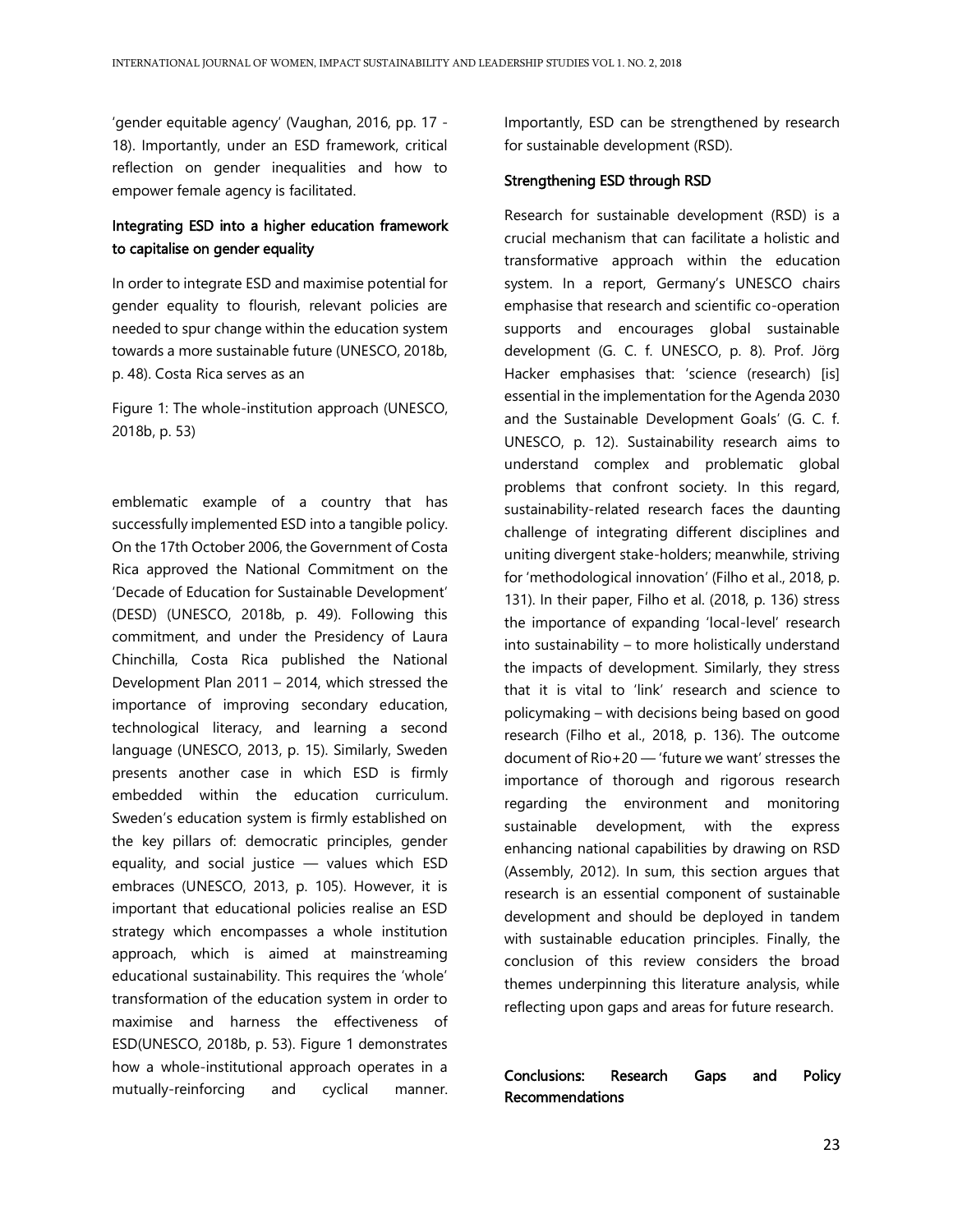This literature review has addressed three large and broad topics which directly concern, and impact upon women and the proliferation of gender equality: climate change, and, education and research for sustainable development. While the themes were broad the interconnected thread uniting the subjects is the overpowering reality that women still lag behind men in development indicators (Duflo, 2010). More perturbingly is the missing women phenomenon – where women are lacking in the areas of: education, labour market opportunities, and, political representation (Arora-Jonsson, 2011, p. 744; Duflo, 2010; Sen, 1990).

Accordingly, future research domains should focus on understanding why the absent women phenomenon persists, despite concerted efforts reverse the destructive phenomenon. In 1990, Amartya Sen warned that analysis and understanding must look beyond the East/West dichotomy. He suggested that multi-dynamic variables embedded within economic and cultural frameworks hamper the expansion of gender equality (Sen, 1990). In order to understand and evaluate how economic and cultural structures impede upon gender equality, accurate data is paramount. Data and statistics play a crucial role in generating equal opportunity for women. Consequently, it is vital that international standards and methodologies are developed, and standardised (Gender Equality and Sustainable Development, 2016, p. 115). Precise data from different countries and cultures is systemically lacking. To that end, greater investment in accurate data is necessary; more pressingly it is one of the greatest impediments to understanding the root causes of gender inequality — work needs to focus specifically on data that captures land rights and ownership, access to education, family planning, and health care. Distressingly, up-to-date data hardly exists for these crucial indicators and 'of the 14 indicators of progress associated with gender equality, most countries measure just three' (Forum, 2017). Research for sustainable development can play a vital role in facilitating the collection of

accurate data which tracks and measures gender. Consequently, nations and communities should focus resources and investment into data driven sustainable research which focuses on understanding barriers to gender equality.

Finally, beyond sustainable research, public policy initiatives should focus on decreasing the barriers and cost of education for women — this is imperative to maximise the full benefits of ESD and RSD. In tandem with this prominent figures have a responsibility to address 'discriminatory norms and practices through the media, religious institutions, and community members' (OECD, 2017, p. 94).

### **References**

- Alston, M. (2014). Gender mainstreaming and climate change. Women's Studies International Forum, 47, 287 - 294. doi:10.1016/j.wsif.2013.01.016
- Arora-Jonsson, S. (2011). Virtue and Vulnerability: Discourses on Women, Gender and Climate Change. Global Environmental Change, 21, 744 - 751. doi:10.1016/j.gloenvcha.2011.01.005

The future we want A/RES/66/288 C.F.R. (2012).

- Cecelski, E. (2000). The Role of Women in Sustainable Energy Development. Retrieved from Colorado [https://www.nrel.gov/docs/fy00osti/26889.](https://www.nrel.gov/docs/fy00osti/26889.pdf) [pdf](https://www.nrel.gov/docs/fy00osti/26889.pdf)
- Commission, B. (1987). Report of the World Commission on Environment and Development: Our Common Future. Retrieved from [http://www.un](http://www.un-documents.net/our-common-future.pdf)[documents.net/our-common-future.pdf](http://www.un-documents.net/our-common-future.pdf)
- Dankelman, I., Alam, K., Ahmed, W. B., Gueye, Y. D., Fatema, N., & Mensah-Kutin, R. (2008). Gender, Climate Change and Human Security: Lessons from Bangladesh, Ghana and Senegal. Retrieved from [http://www.gdnonline.org/resources/WED](http://www.gdnonline.org/resources/WEDO_Gender_CC_Human_Security.pdf) [O\\_Gender\\_CC\\_Human\\_Security.pdf](http://www.gdnonline.org/resources/WEDO_Gender_CC_Human_Security.pdf)
- Denton, F. (2002). Climate Change Vulnerability, Impacts, and Adaptation: Why Does Gender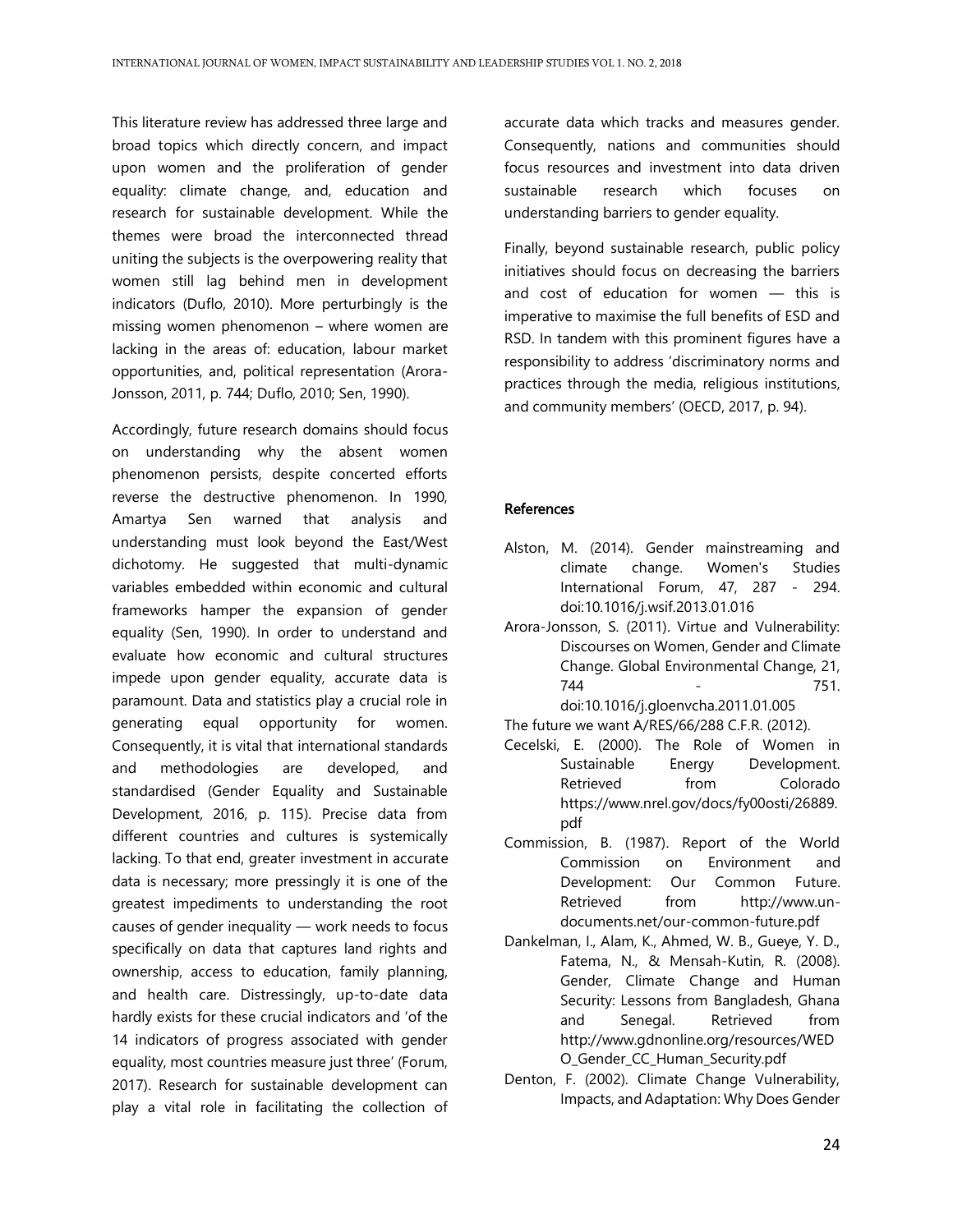Matter? Gender and Development, 10(2), 10 - 20.

- Duflo, E. (2010, May 2010). Gender Equality and Development. Paper presented at the ABCDE Conference, Stockholm.
- Earth, F. (2015, 23 April 2015). Five ways research can support the Sustainable Development Goals. Retrieved from [http://www.futureearth.org/news/five](http://www.futureearth.org/news/five-ways-research-can-support-sustainable-development-goals)[ways-research-can-support-sustainable](http://www.futureearth.org/news/five-ways-research-can-support-sustainable-development-goals)[development-goals](http://www.futureearth.org/news/five-ways-research-can-support-sustainable-development-goals)
- Filho, W. L., Azeiteiro, U., Alves, F., Pace, P., Mifsud, M., Brandli, L., . . . Disterheft, A. (2018). Reinvigorating the Sustainable Development Research Agenda: The Role of the Sustainable Development Goals (SDG). International Journal of Sustainable Development & World Ecology, 25(2), 131 - 142.

do[i:https://doi.org/10.1080/13504509.201](https://doi.org/10.1080/13504509.2017.1342103) [7.1342103](https://doi.org/10.1080/13504509.2017.1342103)

- Forum, W. E. (2017). Gender Equality? It Starts with Data. Project Syndicate. Retrieved from [https://www.weforum.org/agenda/2017/0](https://www.weforum.org/agenda/2017/09/gender-equality-it-starts-with-data) [9/gender-equality-it-starts-with-data](https://www.weforum.org/agenda/2017/09/gender-equality-it-starts-with-data)
- Gender Equality and Sustainable Development. (2016). (M. Leach Ed.). London, England: Earthscan.
- Hemmati, M., & Röhr, U. (2007). A Huge Challenge and a Narrow Discourse. Women and Environments.
- Kaygusuz, K. (2011). Energy services and energy poverty for sustainable rural development. Renewable and Sustainable Energy Reviews, 15(2), 936 - 947. doi:10.1016/j.rser.2010.11.003
- OECD. (2017). The Pursuit of Gender Equality: An Uphill Battle. Retrieved from Paris: [http://www.ungei.org/OECD\\_2017\\_The\\_Pur](http://www.ungei.org/OECD_2017_The_Pursuit_of_Gender_Equality_book_2017.pdf) [suit\\_of\\_Gender\\_Equality\\_book\\_2017.pdf](http://www.ungei.org/OECD_2017_The_Pursuit_of_Gender_Equality_book_2017.pdf)
- Parikh, J., Upadhyay, D. K., & Singh, T. (2012). Gender Perspectives on Climate Change & Human Security in India: An Analysis of National Missions on Climate Change. CADMUS, 1(4), 180 - 186.
- Research, F. M. o. E. a. (2009). Research for Sustainable Development - Framework Programme of the German Federal Ministry of Education and Research (BMBF). Retrieved from Berlin:

[https://www.fona.de/mediathek/pdf/resear](https://www.fona.de/mediathek/pdf/research_for_sustainable_development_neu.pdf) ch for sustainable development neu.pdf

- Sen, A. (1990). More than 100 Million Women are Missing. The Retrieved from [http://www.nybooks.com/articles/1990/12](http://www.nybooks.com/articles/1990/12/20/more-than-100-million-women-are-missing/) [/20/more-than-100-million-women-are](http://www.nybooks.com/articles/1990/12/20/more-than-100-million-women-are-missing/)[missing/](http://www.nybooks.com/articles/1990/12/20/more-than-100-million-women-are-missing/)
- Sen, A. (2001). Development as Freedom. Oxford: Oxford University Press.
- Sustainable Development Goals. (2018). Retrieved from [http://www.un.org/sustainabledevelopmen](http://www.un.org/sustainabledevelopment/sustainable-development-goals/)

[t/sustainable-development-goals/](http://www.un.org/sustainabledevelopment/sustainable-development-goals/)

- UNESCO. (2013). National Journeys: Towards Education for Sustainable Development Retrieved from Paris: [http://unesdoc.unesco.org/images/0022/0](http://unesdoc.unesco.org/images/0022/002210/221008e.pdf) [02210/221008e.pdf](http://unesdoc.unesco.org/images/0022/002210/221008e.pdf)
- UNESCO. (2014). Priority Gender Equality Action Plan: 2014 - 2021. Retrieved from France: [http://unesdoc.unesco.org/images/0022/0](http://unesdoc.unesco.org/images/0022/002272/227222e.pdf) [02272/227222e.pdf](http://unesdoc.unesco.org/images/0022/002272/227222e.pdf)
- UNESCO. (2017). Education for Sustainable Development: Learning Objectives. Retrieved from Paris: [http://unesdoc.unesco.org/images/0024/0](http://unesdoc.unesco.org/images/0024/002474/247444e.pdf) [02474/247444e.pdf](http://unesdoc.unesco.org/images/0024/002474/247444e.pdf)
- UNESCO. (2018a). Education and gender equality. Retrieved from [https://en.unesco.org/themes/women-s](https://en.unesco.org/themes/women-s-and-girls-education)[and-girls-education](https://en.unesco.org/themes/women-s-and-girls-education)
- UNESCO. (2018b). Global Action Programme on Education for Sustainable Development. Retrieved from **from** [http://unesdoc.unesco.org/images/0024/0](http://unesdoc.unesco.org/images/0024/002474/247444e.pdf) [02474/247444e.pdf](http://unesdoc.unesco.org/images/0024/002474/247444e.pdf)
- UNESCO. (2018c). What is ESD? Retrieved from [https://en.unesco.org/themes/education](https://en.unesco.org/themes/education-sustainable-development/what-is-esd)[sustainable-development/what-is-esd](https://en.unesco.org/themes/education-sustainable-development/what-is-esd)
- UNESCO, G. C. f. UNESCO Chairs in Germany Scientific Research for Sustainable Development. Retrieved from Bonn, Germany: [https://www.unesco.de/fileadmin/medien/](https://www.unesco.de/fileadmin/medien/Dokumente/Bibliothek/UNESCOChairsGermany_mitISBN.pdf) [Dokumente/Bibliothek/UNESCOChairsGer](https://www.unesco.de/fileadmin/medien/Dokumente/Bibliothek/UNESCOChairsGermany_mitISBN.pdf) [many\\_mitISBN.pdf](https://www.unesco.de/fileadmin/medien/Dokumente/Bibliothek/UNESCOChairsGermany_mitISBN.pdf)
- Vaughan, R. P. (2016). Gender Equality and Education in Sustainable Development Goals. Retrieved from [http://unesdoc.unesco.org/images/0024/0](http://unesdoc.unesco.org/images/0024/002455/245574e.pdf) [02455/245574e.pdf](http://unesdoc.unesco.org/images/0024/002455/245574e.pdf)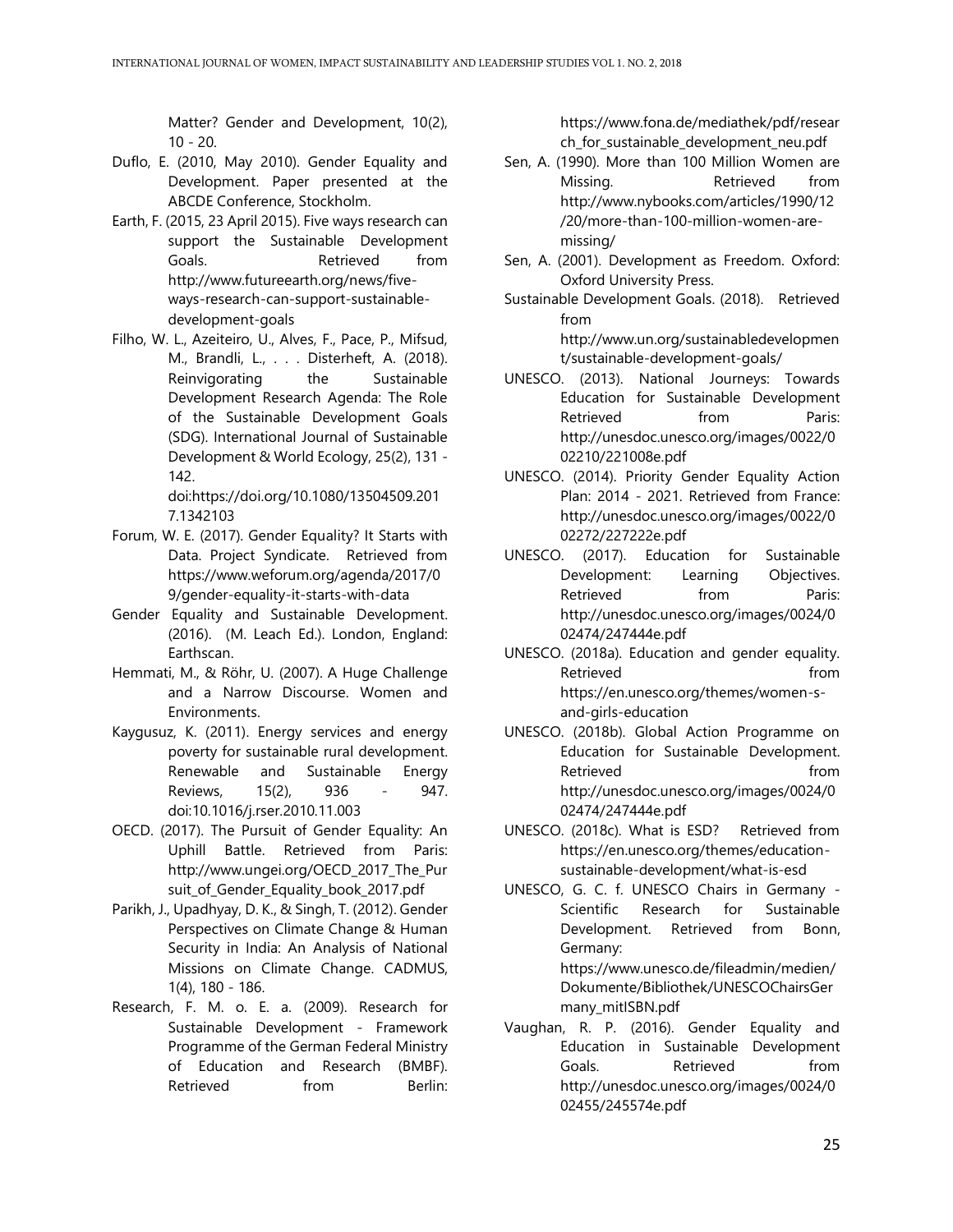Webb, S., Holford, J., Hodge, S., Milana, M., & Waller, R. (2017). Lifelong learning for quality education: exploring the neglected aspect of sustainable development goal 4. International Journal of Lifelong Education,

36(5), 509 - 511. doi:10.1080/02601370.2017.1398489

Women, U. (2009). Fact Sheet: Women, Gender Equality and Climate Change. In U. Women (Ed.).